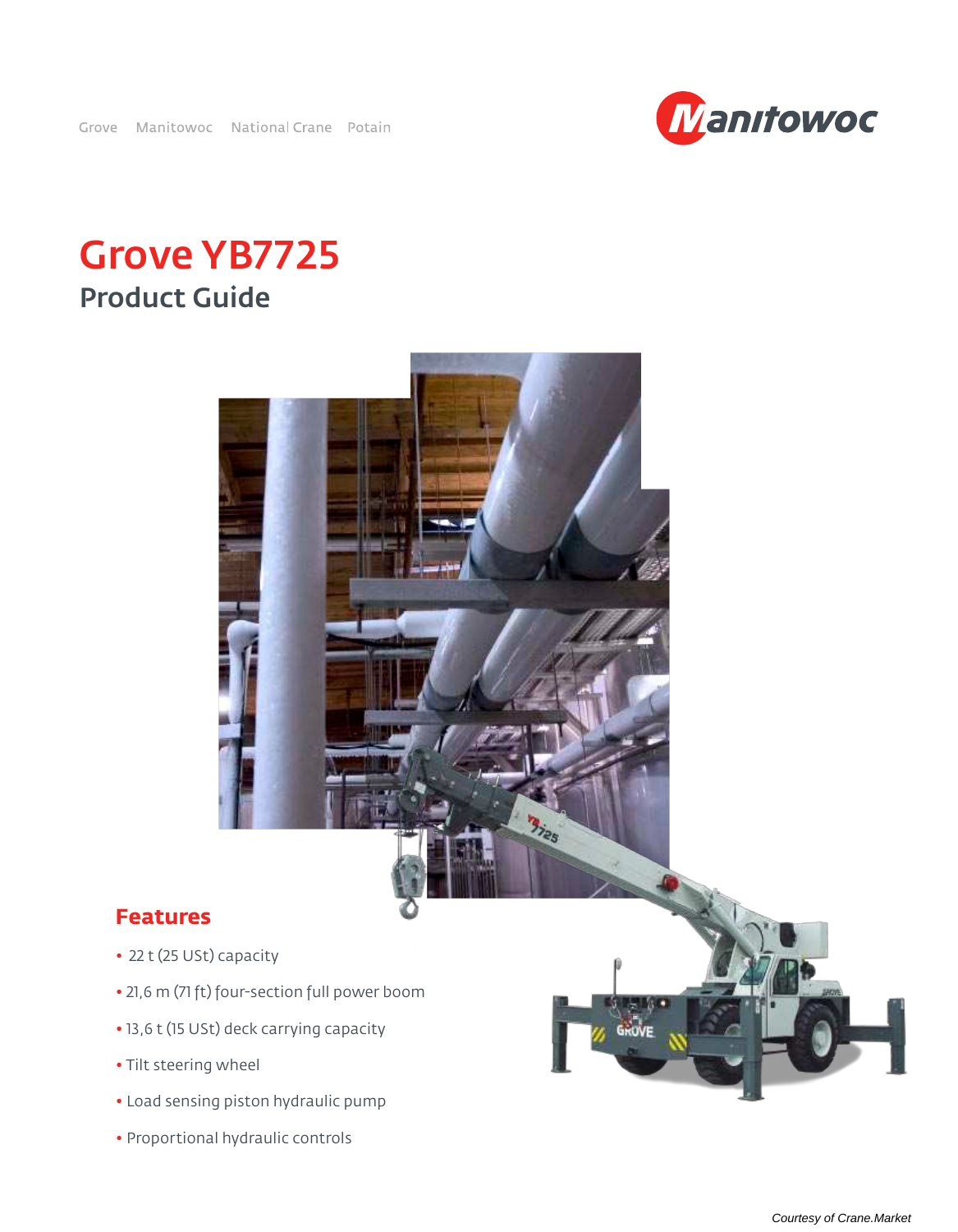## Features



## The reach and capacity to get the job done

A 5,1 m (17 ft) swingaway extension added to the 21,6 m (71 ft) main boom provides an impressive 28,9 m (95 ft) tip height with a capacity of 2268 kg (5000 lb). A galvanized down-haul ball is included with the extension.

## Split door design

The "new" split door design, offered with the optional enclosed cab, allows for the top half to be left open while keeping the bottom half closed for safety.





## Hook block

A galvanized coated hook block is provided as standard to help eliminate rusting of this important crane component.



## Operator cab

Hydraulic proportional joystick controls, automotive dash layout, tilt steering wheel, and suspension seat enhances operator comfort and ease of use.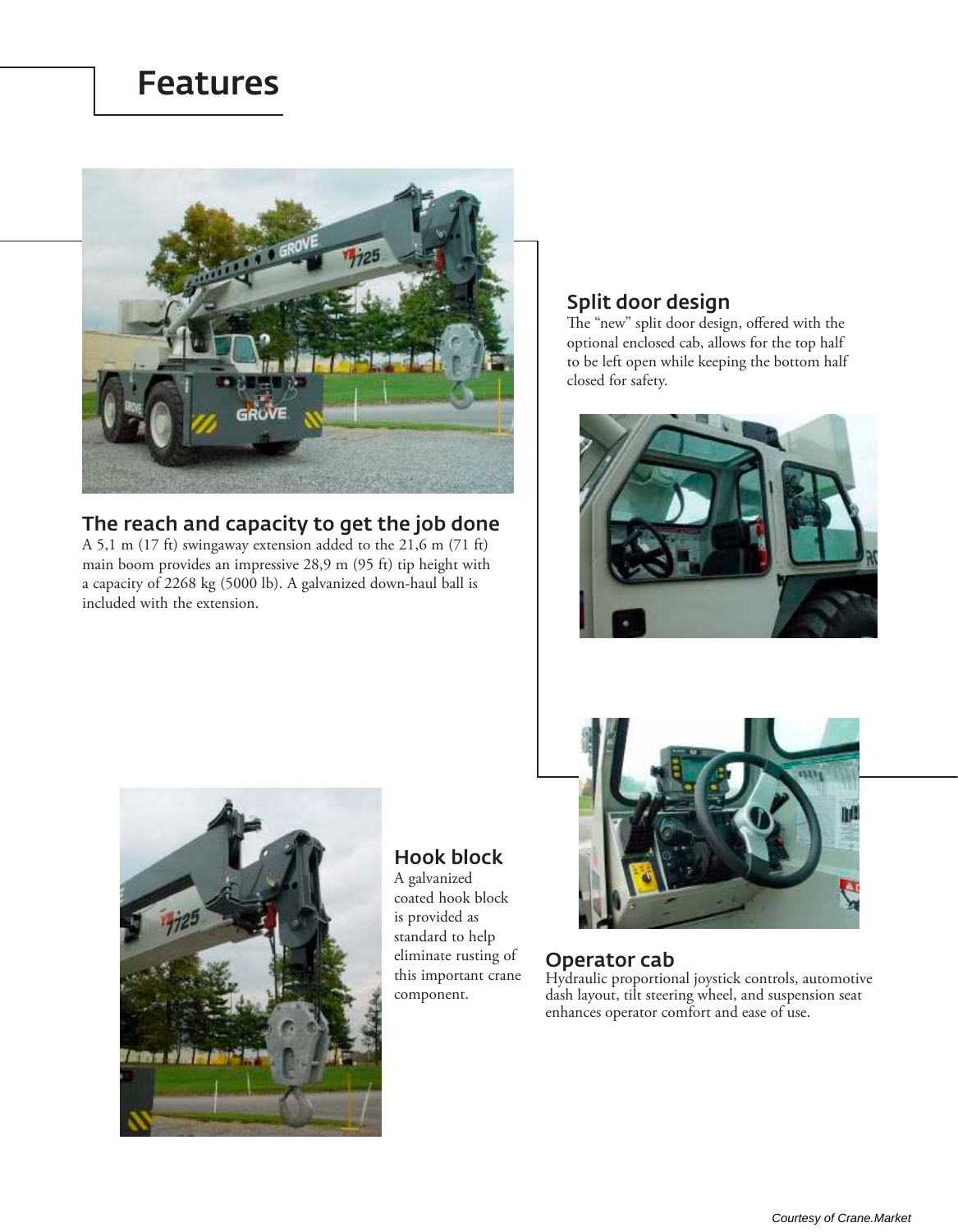## **Contents**

| Specifications        |    |
|-----------------------|----|
| <b>Dimensions</b>     |    |
| Range diagram         |    |
| Load chart            |    |
| DIN/ISO range diagram | Ш  |
| DIN/ISO load chart    | 12 |
| Symbols glossary      |    |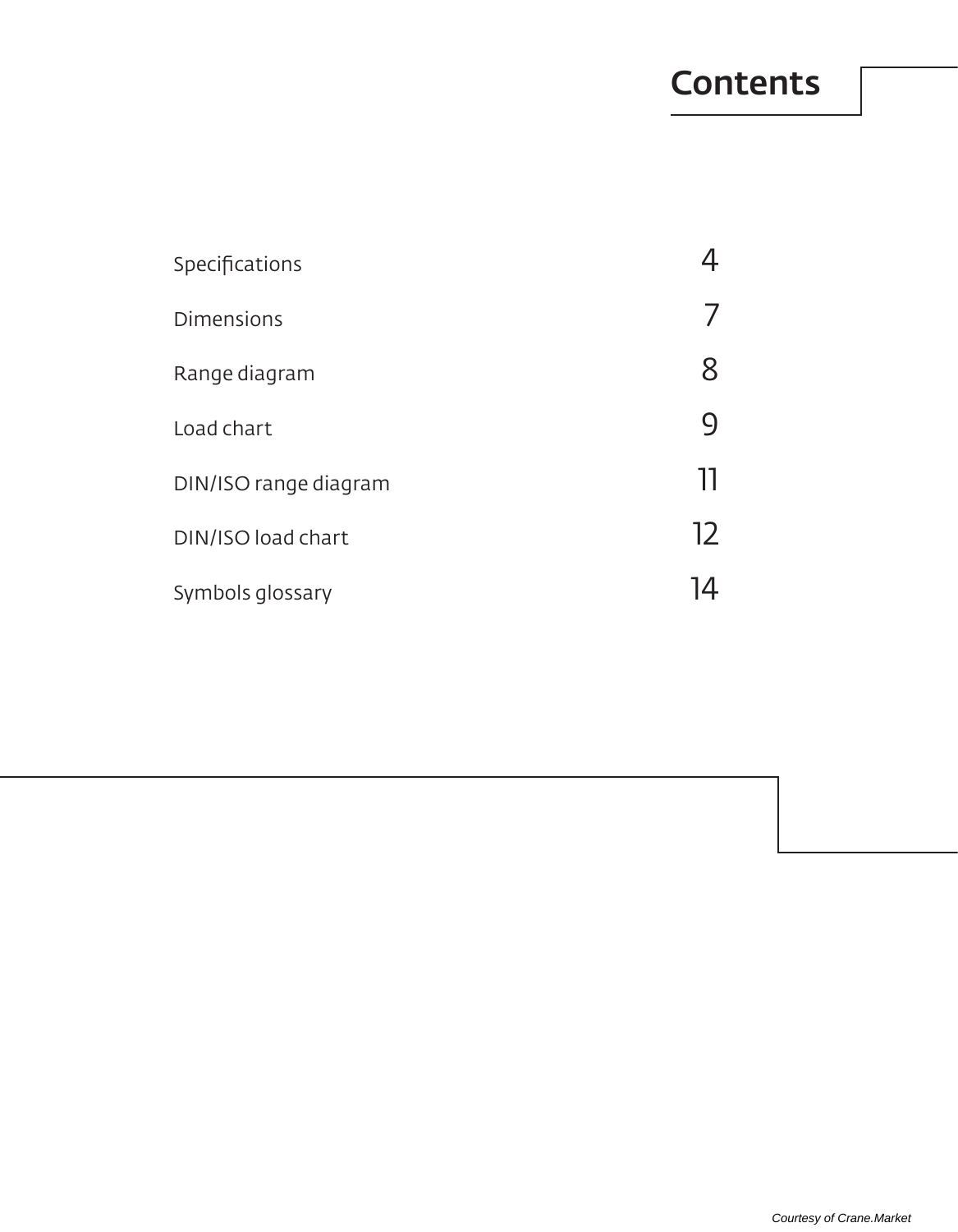# Specifications

#### Superstructure

### **ENI** Boom

7,21 m – 21,6 m (23 ft 8 in - 71 ft) full power main boom. Four-section boom with three (3) powered sections.

Maximum tip height: 24,0 m (79 ft).

## **\***Offsettable swingaway extension

5,1 m (17 ft) offsettable swingaway extension. Offsets 0°,15°, and 30° via pivoting boom nose. Stows alongside base boom section.

Maximum tip height: 28,9 m (95 ft).



### Boom nose

Two nickel plated steel sheaves mounted on heavy duty tapered roller bearings with removable pin-type rope guards. Quick reeve type boom nose with four-position  $(0^\circ, +30^\circ, +60^\circ,$  and  $+80^\circ)$  pivoting to minimize head height requirements. Lowers head height by 0,6 m (2 ft).

#### **All** Boom elevation

Two double acting hydraulic cylinders with integral holding valves provides elevation from -0° to +80°.

## Anti-two block device

Standard anti-two block device, which, when activated, provides an audible warning to the operator and "locks-out" all functions whose movement can cause two-blocking.



### Load indicator (LSI)

A simple effective and easy to use load indicating system used in conjunction with the anti-two block system to assist the operator in efficient operation of the unit within the limits of the load chart. The display panel displays the hook load and cuts-out the telescope and boom lift down function when a load limit is exceeded. The warning is by a flashing light on the display panel. In conjunction with the load display panel (receiver) there is a wireless transmitter and load sensing pin attached to the boom head that transmits the hook load to the display panel.

**(wireless system)**



### **\***Rated Capacity Limiter (RCL)

Similar to the Load Indicator System, the Rated Capacity Limiter uses a similar display panel (receiver) with the addition of displaying boom angle and boom length read-outs on the panel.

**(wireless system)**



### **\***Load Moment Indicator (LMI)

"Graphics Display" of boom angle, boom length, boom radius, capacity, and allows for operator input to set the limit parameters based on the load chart. Displays color coded light bar and audible alarm with function cut-out if load exceeds the load chart parameters.

**(hardwired system)**

# Swing

Ball bearing swing circle with 360° continuous rotation. Hydraulic motor driven pinion with brake. Maximum speed: 2.5 rpm

### Hydraulic system

One pressure compensated variable displacement axial piston pump with load sensing combined with two (2) gear pumps.

Maximum output of: 238 LPM (79 GPM).

Maximum operating pressure: 248 bars (3600 psi).

Six section valve bank, chassis mounted, operated via dash mounted, pilot pressure hydraulic joysticks. 227 L (60 gal) hydraulic reservoir with sight level gauge and steel side plating to guard against side impacts.

10 micron return line filter with full flow by-pass protection and service indicator.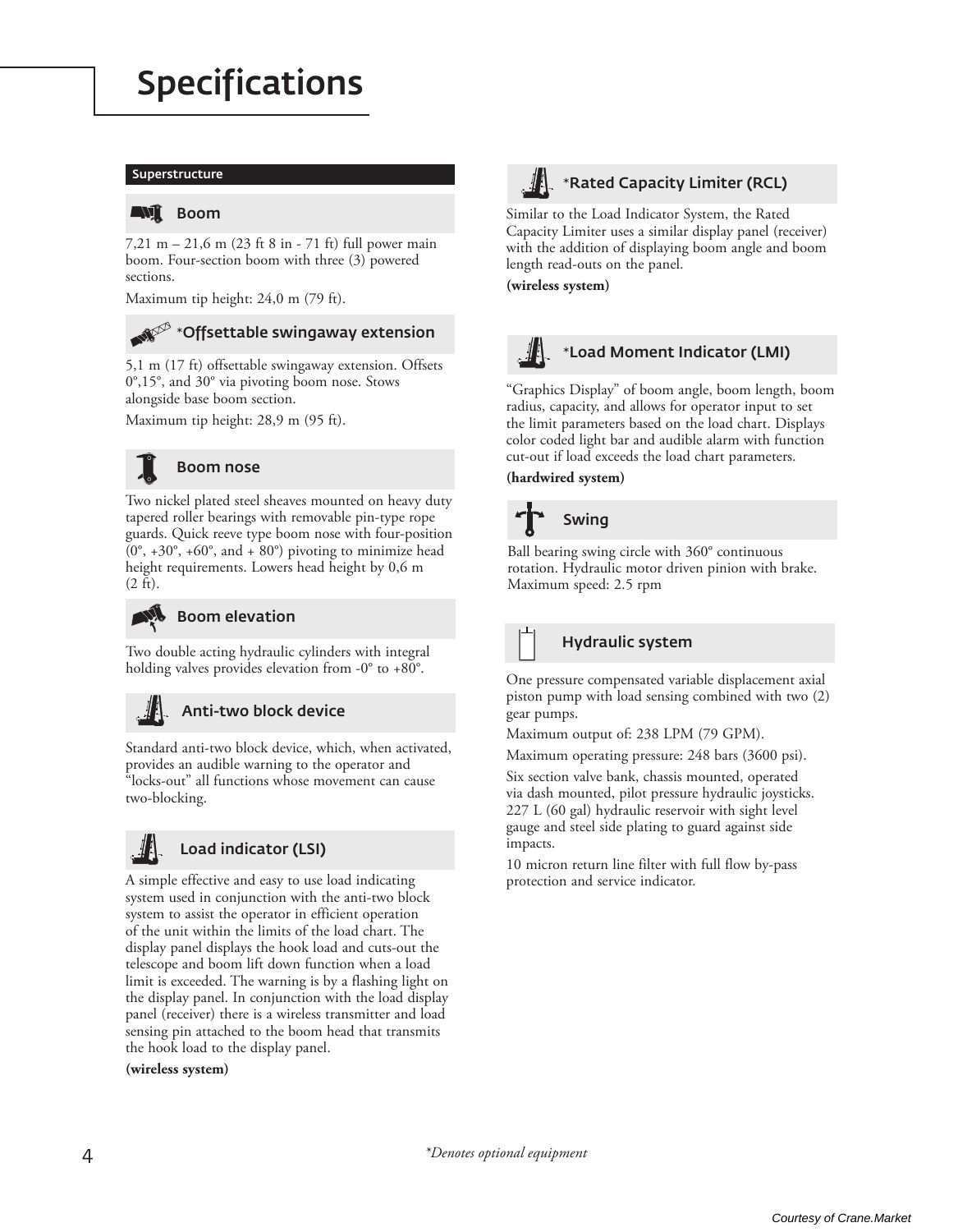# Specifications



## Standard engine (Tier III)

Cummins QSB 4.5L, four cylinders / turbo-charged diesel rated at 974 kW (130 bhp) (Gross) at 2500 rpm. Standard 110V engine block heater and cold weather "ether" assist system. Engine hour meter located inside operators compartment.

Maximum torque: 370 N-m (273 ft lb) at 2500 rpm.



## Fuel tank capacity

189 L (50 gal)



## Transmission

Powershift with four speeds forward and reverse. Stalk mounted direction shifter with rotary gear selection.



### Operators control station

Frame mounted, open air style control station with cab shell includes all crane functions, driving controls, and overhead safety glass. Other standard equipment includes a suspension seat with seat belt, hourmeter, sight level bubble, and 2.5lb (1.1kg) fire extinguisher. The dash panel includes a multi-cluster gauge showing fuel, water temperature, oil pressure, and battery voltage. An engine monitoring indicator strip shows engine warning, stop engine, transmission low pressure, transmission high temperature, and low brake system pressure. The load indicator receiver is mounted to the top of the dash panel.



### **\***Operators control station enclosed

Includes the standard cab shell with the addition of front, rear, and right side glass, a split (2 piece) hinged door with sliding glass, front windshield wiper and washer, hot water heater and defroster with fan and cab dome light are included.

#### Superstructure continued

#### **TAMANT** Hoist specifications

Piston motor driven with automatic spring applied / hydraulically released wet brake.

Maximum hoist pull (first layer): 6804 kg (15,000 lb)

Maximum permissible single line pull: 5670 kg (12,500 lb) (3.5:1 design factor)

Maximum single line speed: 61 m/min (200 fpm)

Rope construction: 6X19 XIPS/IWRC

Rope diameter: 16 mm (5/8 in)

Rope length: Main hoist: 119 m (390 ft)

Maximum rope stowage: Main hoist: 151 m (495 ft)

#### Carrier



High strength alloy frame constructed with integral outrigger housings; front and rear lifting, tie-down, and towing lugs. 60 ft² carrydeck size with 13 608 kg (30,000 lb) deck only carrying capacity. Deck coated with anti-skid treatment.



**Qutriggers** 

Two-stage hydraulic telescoping beam with vertical jack at the four corners provides extended and down and retracted and down lifting capacities. Integral holding valves on both beam and jack cylinders. Outrigger pad size:

29,2 cm x 29,2 cm (11.5 in x 11.5 in) Maximum outrigger pad load: 20 321 kg (44,800 lb) / 339 p.s.i.



### Outrigger controls

Independent outrigger control rocker switches for beam or jack selection with separate extend/retract rocker switch. 360° bubble level located inside cab.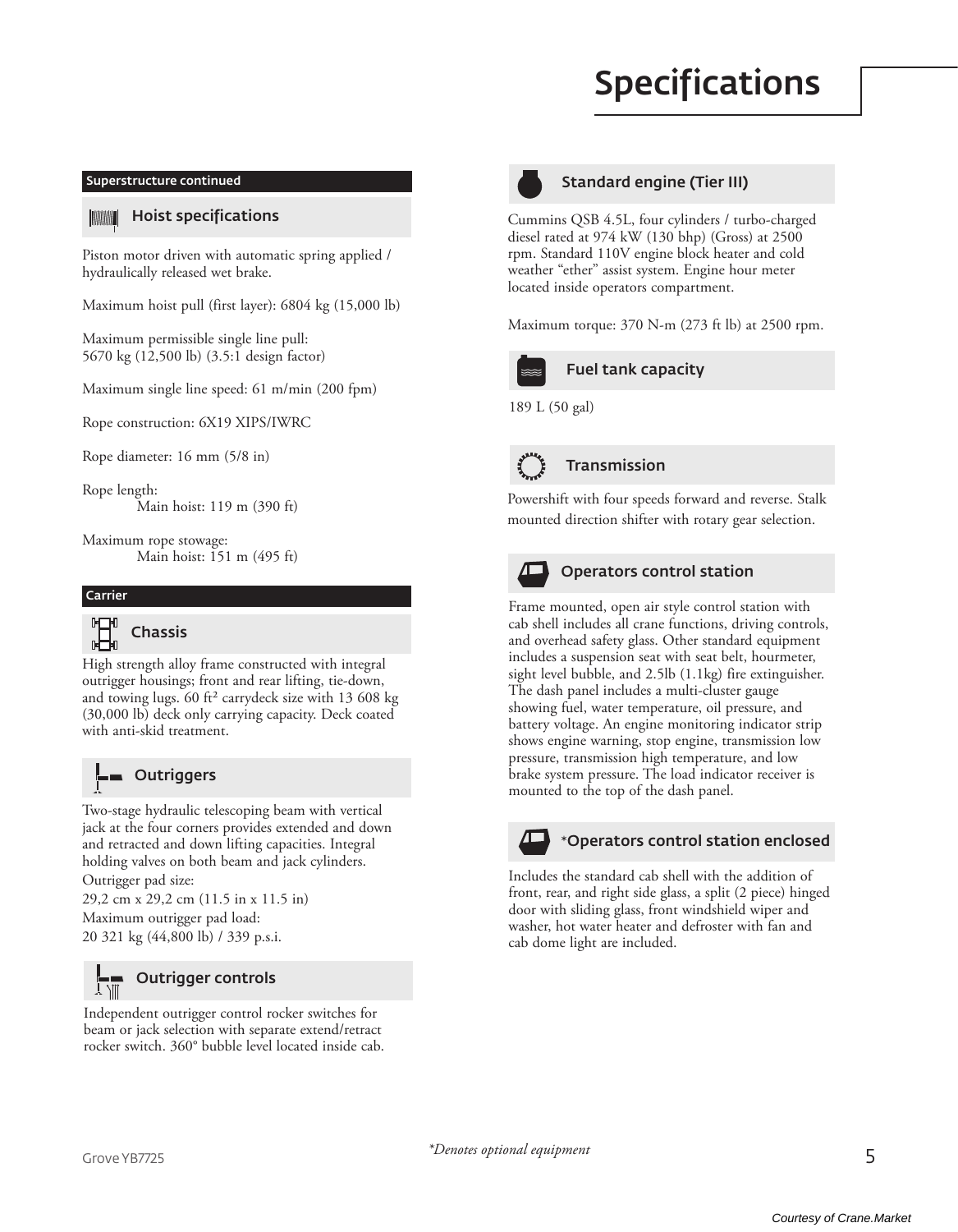# Specifications

#### Carrier continued



### Electrical system

Two 12V maintenance-free batteries, 820CCA at 0°. 63 amp alternator.



2 wheel (rear drive) or 4 wheel selection, front and rear axle drive with planetary hubs and limited slip differential.



Standard three steering modes. Front two wheel, four-wheel coordinated, and four-wheel crab steer with electronic self alignment, three-position rocker selector on dash panel.

Outside turning radius: **Two-wheel steer:** 7,32 m (24 ft) **Four-wheel steer:** 4,04 m (13 ft 3 in)



### Suspension/axles

**Front:** Drive/steer with differential and planetary reduction hubs, axle is rigid mounted to frame. **Rear:** Drive/steer with differential and planetary reduction hubs, axle is pivot mounted to frame allows up to 3.5° of oscillation.



### Oscillation lockouts

Manual switch to engage and disengage the rear axle lockouts. Engage when lifting on rubber and in crab steer mode, Disengage to allow oscillation when traveling over rough terrain.



## Brakes

Hydraulic actuated internal wet-disc service brake acting on all four wheels. Dash mounted toggle switch with light for activating or release of the dry disc parking brake mounted on the transmission output yoke .

## Tires

**Standard:** 17.5 x 25 Bias **Optional:** 17.5R25 radials



### Lights

Full lighting including turn indicators, head, tail, brake and hazard warning lights recessed mounted.



## Maximum speed

31,3 km/h (19.5 mph)



63%...... (at engine stall) NO LOAD 38%......(at engine stall) with 13 608 kg (30,000 lb) DECK LOAD

### Gross vehicle weight (G.V.W.)

**Open cab:** 19 786 kg (43,620 lb) **Closed cab:** 20 285 kg (44,720 lb)

### Miscellaneous standard equipment

22 t (25 USt) Two sheave "galvanize coated" hookblock, with "Quick Reeve". Back-up motion alarm Outrigger motion alarm Dual rear-view mirrors

## **\***Optional equipment

- AUXILIARY LIGHTING: includes cab mounted amber flashing light, dual base boom mounted floodlights
- $\triangleright$ CONVENIENCE PACKAGE: includes front and rear pintle hitch and headlight/taillight grille covers
- ENCLOSED CAB PACKAGE: includes heater and defroster, cab dome light, all window glass, and two piece split door
- 5,2m (17 ft) fixed extension
- Air conditioner
- Catalytic convertor
- Hoist drum rotation indicator
- Wire rope 3rd wrap indicator with hoist function cut-out
- 3629 kg (8000 lb) below deck mounted tow winch
- Foam filled tires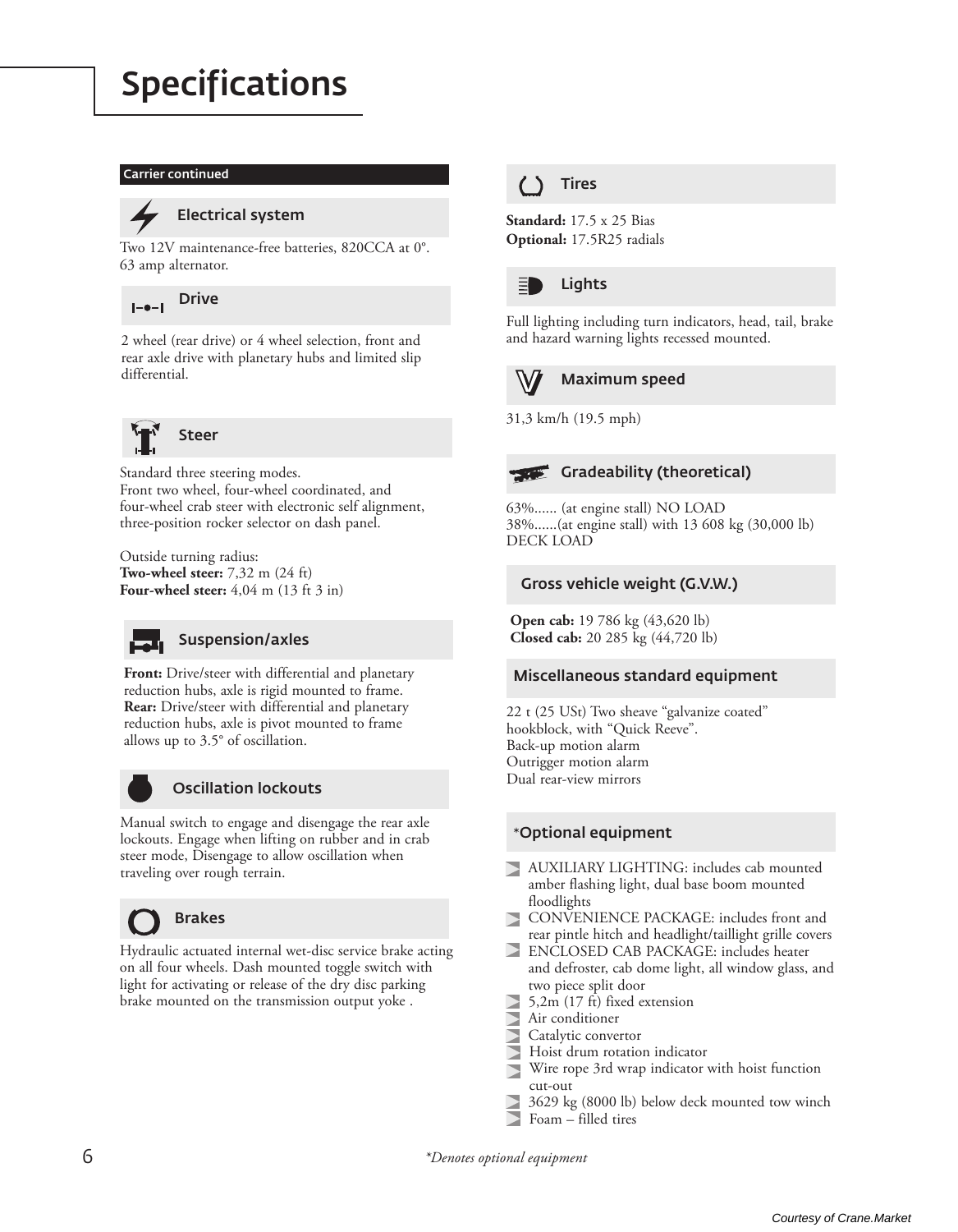# **Dimensions**



 $\overline{7}$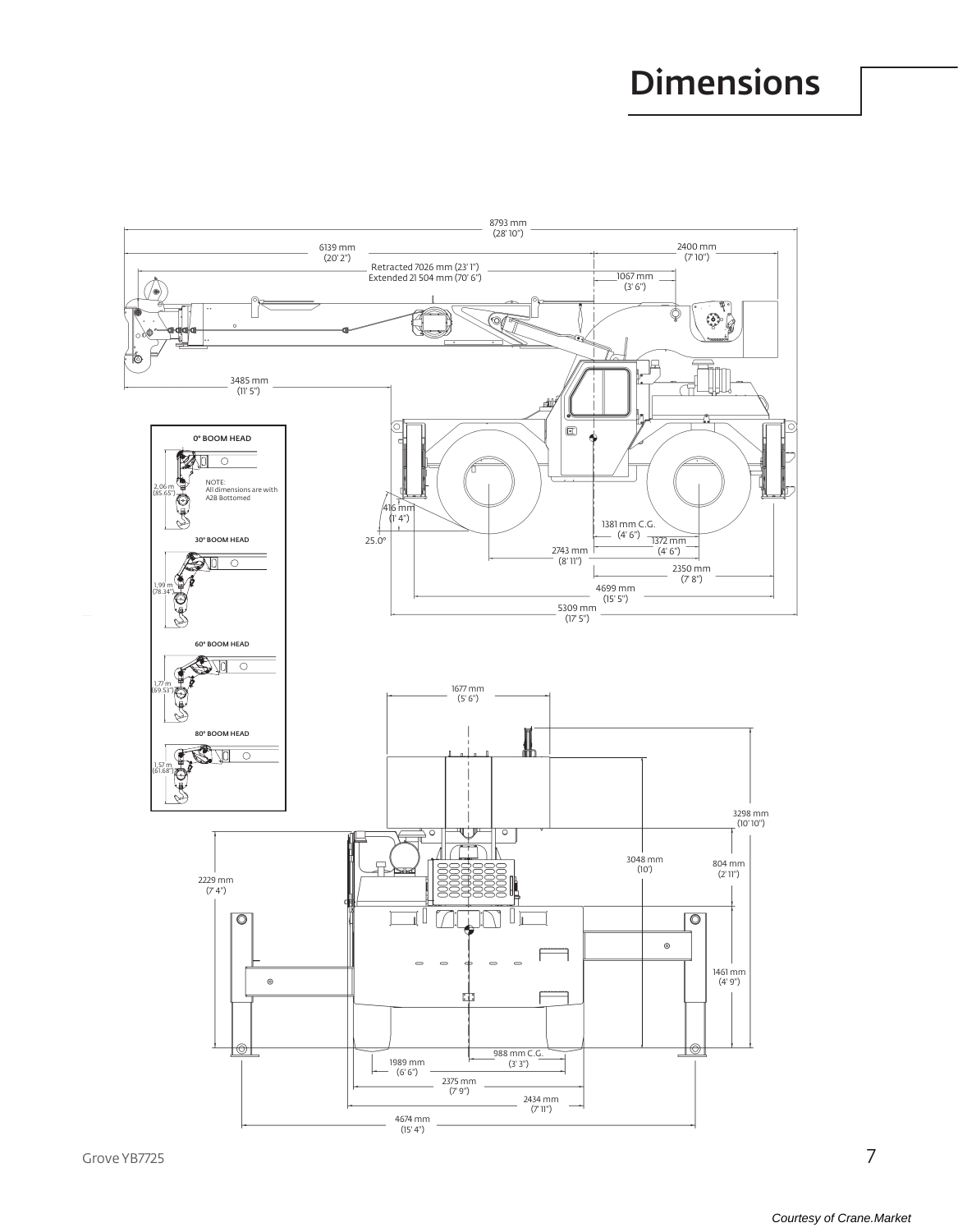# Range diagram



Operating radius in feet from axis of rotation

Height from the ground in feet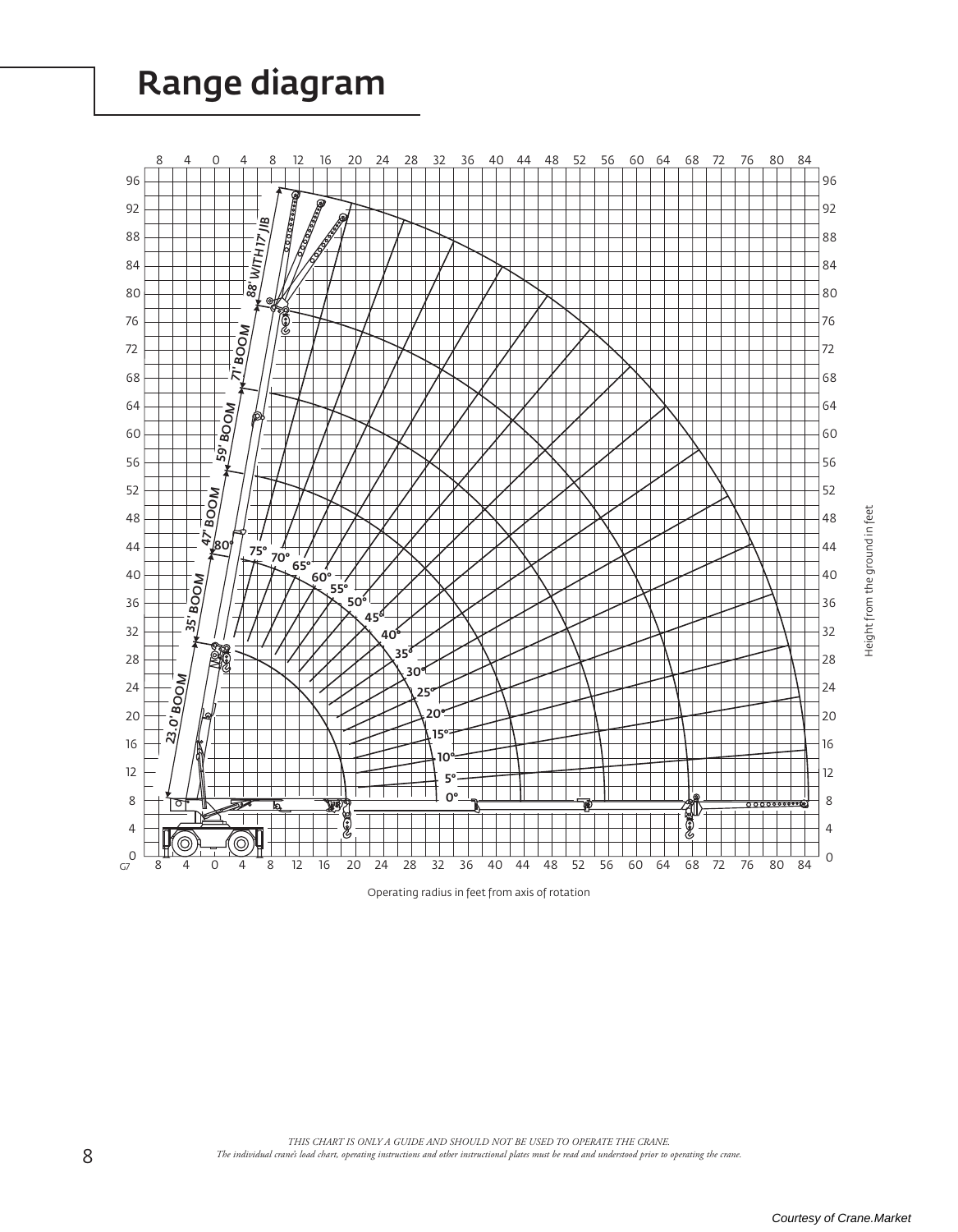|                   | <b>MAIN BOOM LOAD RATINGS ON OUTRIGGERS</b><br>Extended and Down 360° or Retracted and Down Front/Rear |                          |                                                      |                          |                                                      |                                                      |                                      |                                  |              |                   |                   |                          |                          |                          | <b>MAIN BOOM LOAD RATINGS ON OUTRIGGERS</b><br>Retracted and Down 360° |                          |                                                      |                                      |              |                                  |              |
|-------------------|--------------------------------------------------------------------------------------------------------|--------------------------|------------------------------------------------------|--------------------------|------------------------------------------------------|------------------------------------------------------|--------------------------------------|----------------------------------|--------------|-------------------|-------------------|--------------------------|--------------------------|--------------------------|------------------------------------------------------------------------|--------------------------|------------------------------------------------------|--------------------------------------|--------------|----------------------------------|--------------|
|                   |                                                                                                        | 23.0 ft Boom             |                                                      | 35.0 ft Boom             |                                                      | 47.0 ft Boom                                         |                                      | 59.0 ft Boom                     |              | 71.0 ft Boom      |                   |                          | 23.0 ft Boom             |                          | 35.0 ft Boom                                                           |                          | 47.0 ft Boom                                         |                                      | 59.0 ft Boom |                                  | 71.0 ft Boom |
|                   | Booml                                                                                                  | Rated                    |                                                      | Boom Rated               |                                                      | Boom  Rated                                          |                                      | <b>Boom Rated</b>                | Boom         | Rated             |                   | <b>Boom</b>              | Rated                    | Boom                     | Rated                                                                  |                          | Boom Rated                                           |                                      | Boom Rated   | Booml                            | Rated        |
| Radius Angle      |                                                                                                        | Load                     | Angle                                                | Load                     | Angle                                                | Load                                                 | Angle                                | Load                             | Angle        | Load              | Radius Angle      |                          | Load                     | Angle                    | Load                                                                   | Angle                    | Load                                                 | Angle                                | Load         | Angle                            | Load         |
| (f <sub>t</sub> ) | (deg)                                                                                                  | (Ib)                     | (deg)                                                | (Ib)                     | (deg)                                                | (Ib)                                                 | (deg)                                | (I <sub>b</sub> )                | (deg)        | (I <sub>b</sub> ) | (f <sub>t</sub> ) | (deg)                    | (I <sub>b</sub> )        | (deg)                    | (I <sub>b</sub> )                                                      | (deg)                    | (I <sub>b</sub> )                                    | (deg)                                | (Ib)         | (deg)                            | (Ib)         |
| 8.5               | 64.2                                                                                                   | 50,000                   | 73.2                                                 | 34,300                   | 78.1                                                 | 33,600                                               |                                      |                                  |              |                   | 8.5               | 63.5                     | 26.350                   | 73                       | 24.000                                                                 | 78                       | 21.900                                               |                                      |              |                                  |              |
| 10                | 59.8                                                                                                   | 38,793                   | 70.6                                                 | 34,500                   | 76.2                                                 | 33,017                                               | 79.7                                 | 27,800                           |              |                   | 10                | 59                       | 20,800                   | 70.5                     | 19.300                                                                 | 76                       | 17,900                                               | 79.5                                 | 16.650       |                                  |              |
| 12                | 53.6                                                                                                   | 34.893                   | 66.9                                                 | 31,426                   | 73.6                                                 | 29.285                                               | 77.8                                 | 25,900                           |              |                   | 12                | 52.5                     | 16.000                   | 67                       | 15.100                                                                 | 73.5                     | 14,200                                               | 77.5                                 | 13.350       |                                  |              |
| 14                | 46.8                                                                                                   | 31.256                   | 63.2                                                 | 28,464                   | 71                                                   | 26.357                                               | 75.8                                 | 24,100                           | 78.7         | 18,200            | 14                | 45.5                     | 12,300                   | 63                       | 12,250                                                                 | 71                       | 11.600                                               | 75.5                                 | 11.000       | 79                               | 10,500       |
| 16                | 38.8                                                                                                   | 26,699                   | 59.2                                                 | 26,076                   | 68.3                                                 | 24,016                                               | 73.7                                 | 22,400                           | 77.1         | 16,750            | 16                | 37                       | 9850                     | 59.5                     | 10,150                                                                 | 68.5                     | 9710                                                 | 73.5                                 | 9280         | 77                               | 8870         |
| 18                | 28.7                                                                                                   | 23.186                   | 55.1                                                 | 23,496                   | 65.6                                                 | 22,096                                               | 71.7                                 | 20.792                           | 75.4         | 15,500            | 18                | 26                       | 8070                     | 55.5                     | 8370                                                                   | 65.5                     | 8230                                                 | 71.5                                 | 7910         | 75.5                             | 7590         |
| 19.5              | $\Omega$                                                                                               | 21,044                   | 51.9                                                 | 21.379                   | 63.5                                                 | 20.902                                               | 70.1                                 | 19,582                           | 74.2         | 14.650            | 19.5              | $\Omega$                 | 7090                     | 52                       | 7300                                                                   | 63.5                     | 7330                                                 | 70                                   | 7060         | 74                               | 6810         |
| 22                |                                                                                                        |                          | 46                                                   | 18.471                   | 59.9                                                 | 18,629                                               | 67.4                                 | 17,872                           | 72           | 13.400            | 22                |                          |                          | 46.5                     | 5900                                                                   | 60                       | 6050                                                 | 67.5                                 | 5900         | 72                               | 5720         |
| 24                |                                                                                                        |                          | 40.8                                                 | 16,592                   | 56.9                                                 | 16,747                                               | 65                                   | 16.300                           | 70.3         | 12,500            | 24                | $\overline{\phantom{0}}$ | $\overline{\phantom{a}}$ | 41.5                     | 5040                                                                   | 57                       | 5170                                                 | 65                                   | 5150         | 70                               | 5000         |
| 26                |                                                                                                        | $\overline{\phantom{0}}$ | 36                                                   | 14.600                   | 54                                                   | 14.850                                               | 63                                   | 14.200                           | 68.5         | 11.750            | 26                | $\overline{\phantom{0}}$ | $\overline{\phantom{a}}$ | 36                       | 4330                                                                   | 54                       | 4450                                                 | 63                                   | 4520         | 68.5                             | 4400         |
| 28                | $-$                                                                                                    |                          | 29                                                   | 12,750                   | 51                                                   | 13.050                                               | 60.5                                 | 13.150                           | 66.7         | 11.050            | 28                |                          | $\overline{\phantom{a}}$ | 29                       | 3740                                                                   | 51                       | 3850                                                 | 60.5                                 | 3930         | 66.5                             | 3880         |
| 30                |                                                                                                        | $\qquad \qquad$          | 20                                                   | 11.250                   | 47.5                                                 | 11.600                                               | 58.5                                 | 11.700                           | 65.2         | 9800              | 30                |                          | $\overline{\phantom{m}}$ | 20                       | 3250                                                                   | 47.5                     | 3340                                                 | 58.5                                 | 3410         | 65                               | 3420         |
| 31.5              | $\overline{\phantom{0}}$                                                                               | $\overline{\phantom{0}}$ | $\Omega$                                             | 10.300                   | 45                                                   | 10.650                                               | 56.5                                 | 10.750                           | 63.9         | 9400              | 31.5              |                          | $\overline{\phantom{0}}$ | <sup>o</sup>             | 2910                                                                   | 45                       | 3010                                                 | 56.5                                 | 3080         | 63.5                             | 3120         |
| 34                |                                                                                                        | $\overline{\phantom{0}}$ | $\overline{\phantom{0}}$                             |                          | 40                                                   | 9350                                                 | 53.5                                 | 9480                             | 61.5         | 8850              | 34                |                          | $\overline{\phantom{0}}$ |                          | $\overline{\phantom{0}}$                                               | 40                       | 2530                                                 | 53.5                                 | 2590         | -61                              | 2640         |
| 36                |                                                                                                        |                          |                                                      |                          | 36                                                   | 8460                                                 | 51                                   | 8590                             | 59.6         | 8400              | 36                |                          |                          |                          | $\overline{\phantom{a}}$                                               | 36                       | 2200                                                 | 51                                   | 2260         | 59                               | 2310         |
| 38                |                                                                                                        |                          | $\overline{\phantom{0}}$                             | $\overline{\phantom{0}}$ | 31                                                   | 7680                                                 | 48.5                                 | 7830                             | 57           | 7940              | 38                |                          |                          |                          | $\overline{\phantom{0}}$                                               | 31                       | 1910                                                 | 48.5                                 | 1960         | 57                               | 2010         |
| 40                |                                                                                                        | $\overline{\phantom{0}}$ | $\overline{\phantom{0}}$                             |                          | 25                                                   | 7000                                                 | 45.5                                 | 7150                             | 55           | 7270              | 40                |                          |                          | $\overline{\phantom{0}}$ | $\overline{\phantom{0}}$                                               | 25                       | 1660                                                 | 45.5                                 | 1700         | 55                               | 1750         |
| 42                |                                                                                                        |                          |                                                      |                          | 17.5                                                 | 6400                                                 | 42.5                                 | 6550                             | 53           | 6680              | 42                | $\overline{\phantom{0}}$ |                          |                          | $\overline{\phantom{0}}$                                               | 17.5                     | 1410                                                 | 42.5                                 | 1470         | 53                               | 1510         |
| 43.5              |                                                                                                        |                          |                                                      | $\overline{\phantom{0}}$ | $\Omega$                                             | 6000                                                 | 40.5                                 | 6000                             | 51.5         | 6270              | 43.5              |                          | $\overline{\phantom{0}}$ |                          | $\overline{\phantom{0}}$                                               | $\Omega$                 | 1230                                                 | 40.5                                 | 1310         | 51.5                             | 1350         |
| 46                |                                                                                                        | $\overline{\phantom{0}}$ |                                                      |                          |                                                      | $\overline{\phantom{0}}$                             | 36                                   | 5440                             | 48.5         | 5680              | 46                |                          | $\overline{\phantom{0}}$ |                          | $\overline{\phantom{0}}$<br>$\overline{\phantom{0}}$                   | $\overline{\phantom{0}}$ | $\overline{\phantom{0}}$                             | 36                                   | 1070         | 48.5                             | 1110         |
| 48                |                                                                                                        | $\overline{\phantom{0}}$ |                                                      |                          | $\overline{\phantom{0}}$                             | $\overline{\phantom{0}}$                             | 32.5                                 | 5040                             | 46.5         | 5250              | 48                |                          |                          |                          |                                                                        |                          |                                                      | 32.5                                 | 890          | 46.5                             | 930          |
| 50                |                                                                                                        | $\overline{\phantom{0}}$ | $\overline{\phantom{0}}$                             | $\overline{\phantom{0}}$ | $\overline{\phantom{0}}$                             | $\overline{\phantom{0}}$<br>$\overline{\phantom{0}}$ | 28                                   | 4680                             | 44           | 4860              | 50                |                          |                          |                          | -<br>$\overline{\phantom{0}}$                                          |                          | $\overline{\phantom{0}}$                             | 28                                   | 720          | 44                               | 780          |
| 52                |                                                                                                        | $\overline{\phantom{0}}$ |                                                      |                          | $\overline{\phantom{0}}$<br>$\overline{\phantom{0}}$ |                                                      | 23                                   | 4350<br>4040                     | 41.5<br>38.5 | 4510              | 52<br>54          |                          |                          |                          |                                                                        |                          |                                                      | 23                                   | 570          | 41.5                             | 630          |
| 54                |                                                                                                        |                          |                                                      |                          |                                                      | $\overline{\phantom{0}}$                             | 16                                   |                                  |              | 4190              | 55.5              |                          |                          |                          |                                                                        |                          |                                                      | 16                                   | 430          | 38.5                             | 500          |
| 55.5<br>58        |                                                                                                        | $\overline{\phantom{0}}$ | $\overline{\phantom{0}}$<br>$\overline{\phantom{0}}$ | $\overline{\phantom{0}}$ | -<br>$\overline{\phantom{0}}$                        | $\overline{\phantom{0}}$                             | $\Omega$<br>$\overline{\phantom{m}}$ | 3820<br>$\overline{\phantom{0}}$ | 36.5<br>32.5 | 3960<br>3620      | 58                |                          | $\overline{\phantom{0}}$ | $\overline{\phantom{0}}$ | $\overline{\phantom{0}}$<br>$\overline{\phantom{0}}$                   | $\overline{\phantom{0}}$ | $\overline{\phantom{0}}$<br>$\overline{\phantom{0}}$ | $\Omega$<br>$\overline{\phantom{0}}$ | 330          | 36.5                             | 410<br>270   |
| 60                |                                                                                                        | $\overline{\phantom{0}}$ |                                                      |                          | $\overline{\phantom{0}}$                             | $\overline{\phantom{0}}$                             | $\overline{\phantom{a}}$             | $\qquad \qquad -$                | 29           | 3370              | 60                |                          |                          |                          |                                                                        |                          |                                                      |                                      |              | 32.5<br>$\overline{\phantom{0}}$ |              |
| 62                |                                                                                                        | $\overline{\phantom{0}}$ |                                                      |                          | $\overline{\phantom{0}}$                             |                                                      |                                      | $\overline{\phantom{0}}$         | 25           | 3130              | 62                | $\overline{\phantom{0}}$ |                          |                          |                                                                        | $\overline{\phantom{0}}$ |                                                      |                                      |              |                                  |              |
|                   |                                                                                                        |                          |                                                      |                          |                                                      |                                                      |                                      | $\overline{\phantom{0}}$         | 20           | 2920              | 64                |                          |                          |                          |                                                                        |                          |                                                      |                                      |              |                                  |              |
| 64<br>66          |                                                                                                        |                          |                                                      |                          |                                                      |                                                      |                                      |                                  | 13           | 2720              | 66                |                          |                          |                          |                                                                        |                          |                                                      |                                      |              |                                  |              |
| 67                |                                                                                                        |                          |                                                      |                          |                                                      |                                                      |                                      |                                  | $\cap$       | 2620              | 67                |                          |                          |                          |                                                                        |                          |                                                      |                                      |              |                                  |              |
|                   |                                                                                                        |                          |                                                      |                          |                                                      |                                                      |                                      |                                  |              |                   |                   |                          |                          |                          |                                                                        |                          |                                                      |                                      |              |                                  |              |

#### NOTES:

**MAIN BOOM** 

**ON RUBBER** 

Front

Rating

 $(Ib)$ 

30,000<br>24,950

21,000

18,000

 $15,650$ 

13.300

10,900

9460

8060

6960

6050

5300

4670

4130

3670

3260

2900

2590

2300

 $2280$ 

2050

1840

1650

1480

1320

 $1220$ 

1080

950

840

730

620

570

Radius

(ft)

6

8

 $10$ 

 $\frac{12}{14}$ <br>14

 $18$ 

20

 $\frac{22}{24}$ 

 $\overline{26}$ 

 $\overline{28}$ 

30

 $32$ <br> $34$ <br> $36$ 

38

40

 $42$ <br> $44$ 

 $46$ 

48

50

 $\frac{52}{54}$ 

 $\overline{56}$ 

 $\overline{58}$ 

60

62

64

66

**Any Boom Length** 

 $360^\circ$ 

Rating

 $(Ib)$ 

21,000

 $\frac{1}{17}$ ,900

15,000

 $\frac{13,000}{10,000}$ 

7920

6410

5780

4880  $4140$ 

3520

2990

2540

2160

1820

1530

1270

1040

830

 $720$ 

 $610$ 

500

390

280

 $\frac{1}{2}$ 

 $\qquad \qquad -$ 

 $\overline{a}$ 

 $\equiv$ 

 $\frac{1}{2}$ 

JIB CAPACITY IS LIMITED BY BOTH STRUCTURAL CAPACITY CHART AND MAIN CAPACITY CHART.

SHADED AREAS ARE GOVERNED BY STRUCTURAL STRENGTH DO NOT RELY ON TIPPING

OPERATION OF THIS EQUIPMENT IN EXCESS OF RATING<br>CHARTS AND DISREGARD OF INSTRUCTIONS IS DANGER-**OUS AND VOIDS WARRANTY.** 

1) The rated loads are the maximum lift capacities as determined by operating radius, boom length and boom angle. The operating radius is the horizontal distance from a projection of the axis of<br>rotation to the supporting surface, before loading, to the center of vertical hoist line or tackle with load applied.

2) Rated load columns for discrete boom lengths apply when actual boom length is within +/-1.0 ft of discrete length. When boom length or radius or both are between points listed on capacity chart, the smallest load shown at either the next larger radius or boom length shall be used.

3) For operating radius not shown, use load rating of next larger radius.

4) The rated loads shown on outriggers do not exceed 85% of actual tipping. The rated loads shown on rubber do not exceed 75% of actual tipping. These ratings are based on freely suspended loads with the crane leveled, standing on a firm, uniform supporting surface. Practical working loads depend on supporting surface, operating radius and other<br>factors affecting stability. Hazardous surroundings,<br>climatic conditions, experience of personnel and proper training must all be taken into account by<br>the operator.

| RATING REDUCTIONS FOR LOAD<br>HANDLING DEVICES INSTALLED (Ib)                                                                                                 |                                 |                                    |  |  |  |  |  |  |  |  |
|---------------------------------------------------------------------------------------------------------------------------------------------------------------|---------------------------------|------------------------------------|--|--|--|--|--|--|--|--|
|                                                                                                                                                               | <b>FROM</b><br><b>MAIN BOOM</b> | <b>FROM</b><br>JIB                 |  |  |  |  |  |  |  |  |
| <b>MAIN BLOCK</b>                                                                                                                                             | 475                             | N/A                                |  |  |  |  |  |  |  |  |
| <b>HOOK &amp; BALL</b>                                                                                                                                        | 100                             | 100                                |  |  |  |  |  |  |  |  |
| <b>IIB STOWED</b>                                                                                                                                             | 0                               | N/A                                |  |  |  |  |  |  |  |  |
| <b>IIB DEPLOYED</b>                                                                                                                                           | 500                             | $\Omega$                           |  |  |  |  |  |  |  |  |
| MAXIMUM PERMISSIBLE SINGLE LINE PULL<br>$= 12.500 lb$<br>HOIST ROPE: 5/8 in diameter<br>6 x 19 XIPS IWRC BRIGHT<br>Min. reg'd breaking strength = $45,400$ lb |                                 |                                    |  |  |  |  |  |  |  |  |
| 15°<br>30°<br><b>FRON</b>                                                                                                                                     | SIDE                            | 15°<br>$1.30^\circ$<br><b>REAR</b> |  |  |  |  |  |  |  |  |

5) The weights of all load handling devices such as hooks, hookblocks, slings, etc., except the hoist rope, shall be considered part of the load. See reduction chart.

 ${\sf SIDE}$ 

6) Ratings on outriggers are for either outriggers fully extended and down or fully retracted and down. Ratings for outriggers fully retracted and down will apply for any intermediate outrigger setting.

7) Ratings on rubber depend on tire capacity, condition of tires and proper inflation pressure (110 psi). When replacing tires, contact Manitowoc for proper specifications. Loads on rubber may be transported at a maximum seed of 2.5 mph on a smooth, hard, level surface with boom retracted to the shortest length possible and centered over front. For 360° ratings on rubber, rear axle oscillation locks must be in place. Do not use jib with crane on rubber.

8) The maximum combined total boom and deck load is 20,000 lb. The maximum deck load only is  $30,000$  lb.

9) Do not induce any external side loads to boom or iib.

80022135YB

THIS CHART IS ONLY A GUIDE AND SHOULD NOT BE USED TO OPERATE THE CRANE.

 $\overline{9}$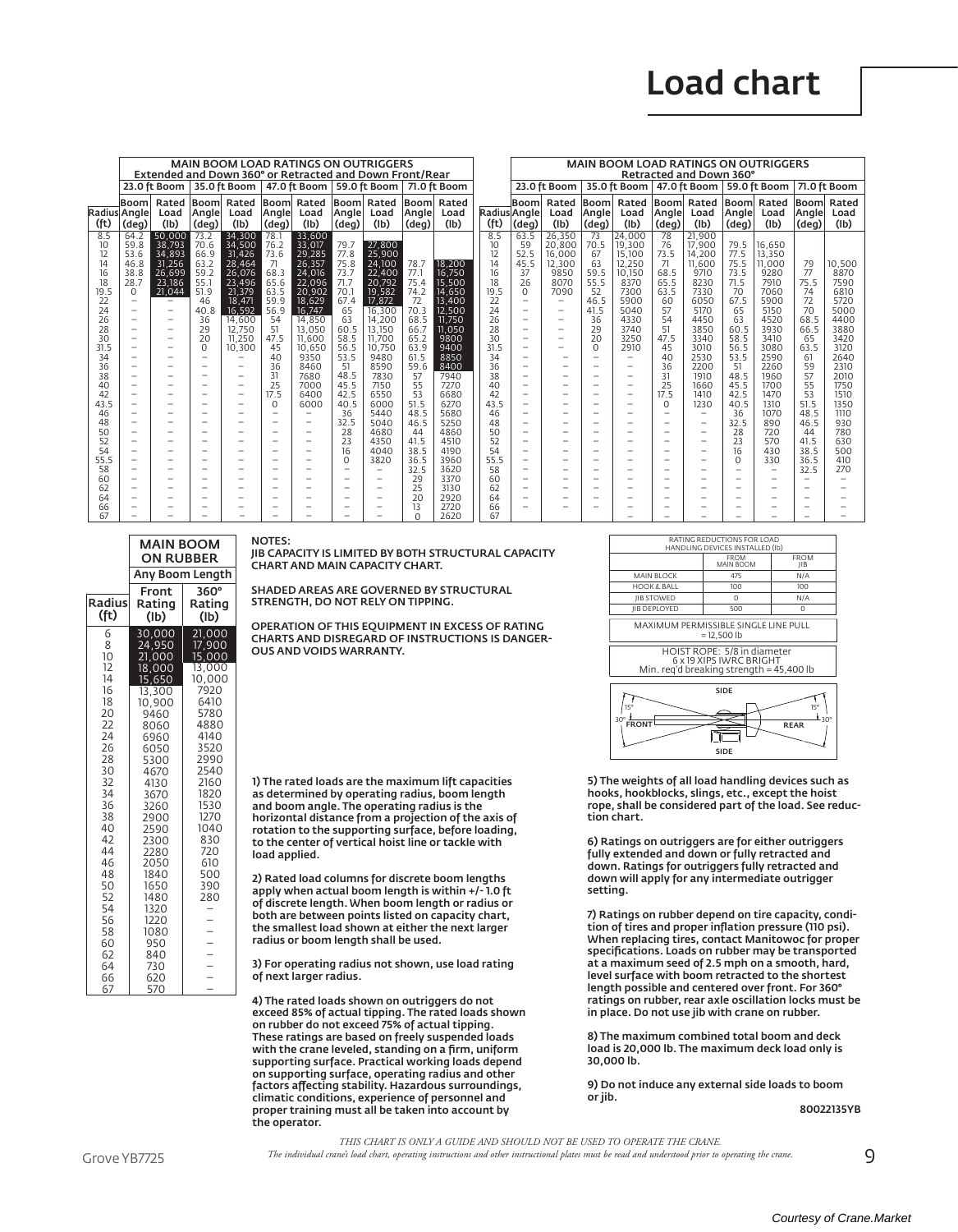# **Load chart**

| 17 ft JIB CAPACITY ON<br><b>EXTENDED OUTRIGGERS (Ib)</b> |                          |                                 |                                 |                                 |                              |  |  |  |  |  |  |  |
|----------------------------------------------------------|--------------------------|---------------------------------|---------------------------------|---------------------------------|------------------------------|--|--|--|--|--|--|--|
| Main                                                     | Jib Offset Angle         |                                 |                                 |                                 |                              |  |  |  |  |  |  |  |
| Boom                                                     |                          | $\overline{0}^{\circ}$          | 15°                             | $30^\circ$                      |                              |  |  |  |  |  |  |  |
| Angle<br>(deg)                                           | To 55 ft<br>Main<br>Boom | To 71 ft<br>Main<br><b>Boom</b> | To 55 ft<br>Main<br><b>Boom</b> | To 71 ft<br>Main<br><b>Boom</b> | Any<br><b>Boom</b><br>Length |  |  |  |  |  |  |  |
| 80                                                       |                          |                                 | 5000                            | 5000                            | 3500                         |  |  |  |  |  |  |  |
| 75                                                       | 7500                     |                                 | 4400                            | 4400                            | 3100                         |  |  |  |  |  |  |  |
| 70                                                       | 6100                     |                                 | 3900                            | 3900                            | 2800                         |  |  |  |  |  |  |  |
| 65                                                       | 5000                     | 4600                            | 3500                            | 3500                            | 2550                         |  |  |  |  |  |  |  |
| 60                                                       | 4300                     | 3800                            | 3150                            | 3150                            | 2350                         |  |  |  |  |  |  |  |
| 55                                                       | 3800                     | 3300                            | 2850                            | 2850                            | 2200                         |  |  |  |  |  |  |  |
| 50                                                       | 3400                     | 2900                            | 2600                            | 2600                            | 2100                         |  |  |  |  |  |  |  |
| 45                                                       | 3050                     | 2600                            | 2400                            | 2400                            | 2000                         |  |  |  |  |  |  |  |
| 40                                                       | 2800                     | 2400                            | 2250                            | 2250                            | 1950                         |  |  |  |  |  |  |  |
| 35                                                       | 2600                     | 2150                            | 2150                            | 2050                            | 1900                         |  |  |  |  |  |  |  |
| 30                                                       | 2400                     | 1930                            | 2080                            | 1850                            | 1830                         |  |  |  |  |  |  |  |
| 25                                                       | 2300                     | 1750                            | 2050                            | 1720                            |                              |  |  |  |  |  |  |  |
| 20                                                       | 2200                     | 1600                            | 2000                            | 1590                            |                              |  |  |  |  |  |  |  |
| 15                                                       | 2100                     | 1500                            | 1950                            | 1520                            |                              |  |  |  |  |  |  |  |
| 10                                                       | 2050                     | 1460                            |                                 |                                 |                              |  |  |  |  |  |  |  |
| 5                                                        | 2020                     | 1450                            |                                 |                                 |                              |  |  |  |  |  |  |  |
| $\Omega$                                                 | 2000                     | 1440                            |                                 |                                 |                              |  |  |  |  |  |  |  |



1) The rated loads are the maximum lift capacities as determined by operating radius, boom length and boom angle. The operating radius is the horizontal distance from a projection of the axis of rotation to the supporting surface, before loading, to the center of vertical hoist line or tackle with load applied.

2) Rated load columns for discrete boom lengths apply when actual boom length is within +/- 1.0 ft of discrete length. When boom length or radius or both are between points listed on capacity chart, the smallest load shown at either the next larger radius or boom length shall be used.

3) For operating radius not shown, use load rating of next larger radius.

4) The rated loads shown on outriggers do not exceed 85% of actual tipping. The rated loads shown on rubber do not exceed 75% of actual tipping. These ratings are based on freely suspended loads with the<br>crane leveled, standing on a firm, uniform supporting surface. Practical working loads depend on supporting surface, operating radius and other factors affecting stability. Hazardous surroundings, climatic conditions, experience of personnel and proper training must all be taken into account by the operator.

5) The weights of all load handling devices such as hooks, hookblocks, slings, etc., except the hoist rope, shall be considered part of the load. See reduction chart.

6) Ratings on outriggers are for either outriggers fully extended and down or fully retracted and down. Ratings for outriggers fully retracted and down will apply for any intermediate outrigger setting.

7) Ratings on rubber depend on tire capacity, condition of tires and proper inflation pressure (110 psi). When replacing tires, contact Manitowoc for proper specifications. Loads on rubber may be transported at a maximum seed of 2.5 mph on a smooth, hard, level surface with boom retracted to the shortest length possible and centered over front. For 360° ratings on rubber, rear axle oscillation locks must be in place. Do not use jib with crane on rubber.

8) The maximum combined total boom and deck load is 20,000 lb. The maximum deck load only is 30,000 lb.

9) Do not induce any external side loads to boom or jib.

80022135YB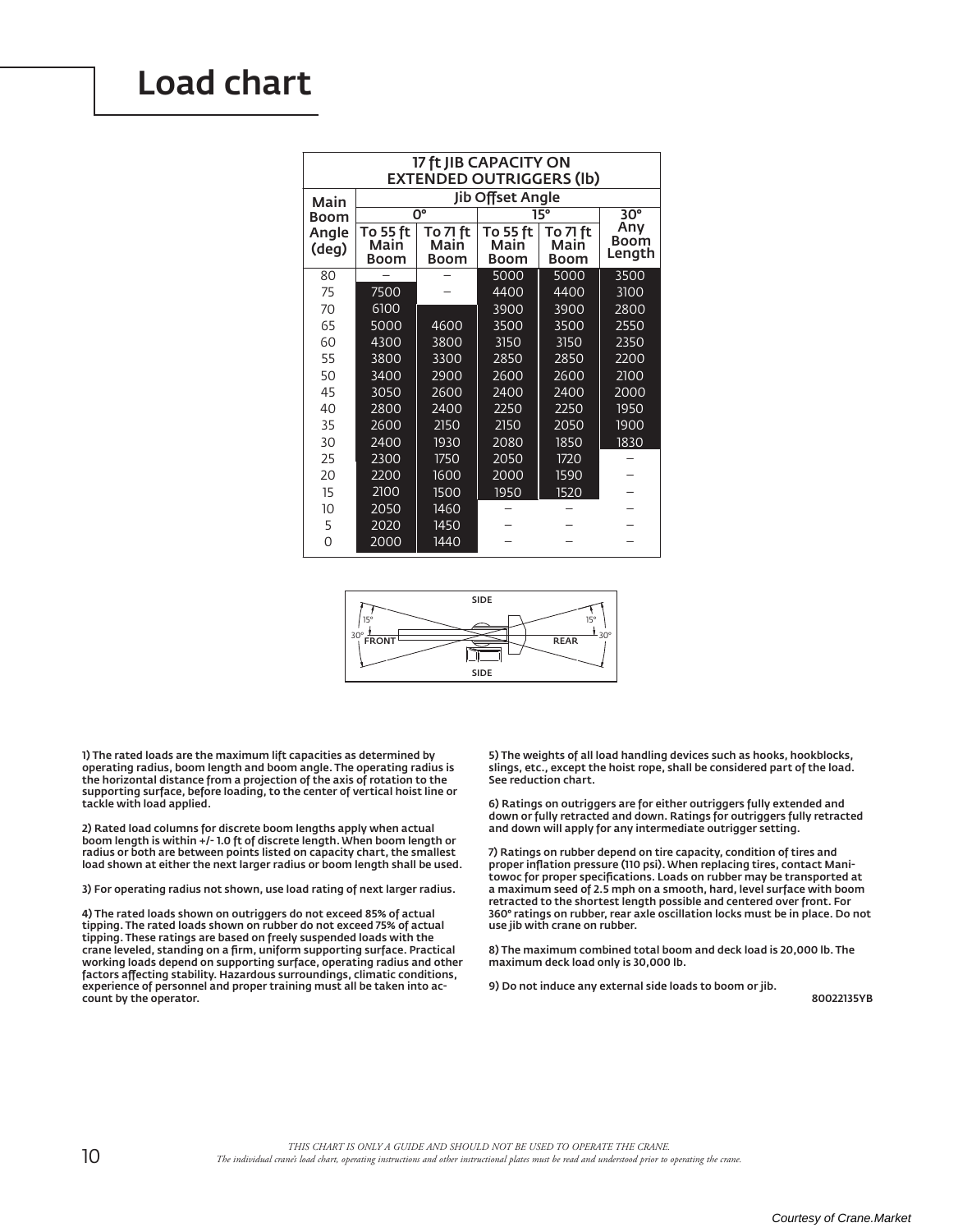# **DIN/ISO range diagram**



Operating radius in meters from axis of rotation

 $11$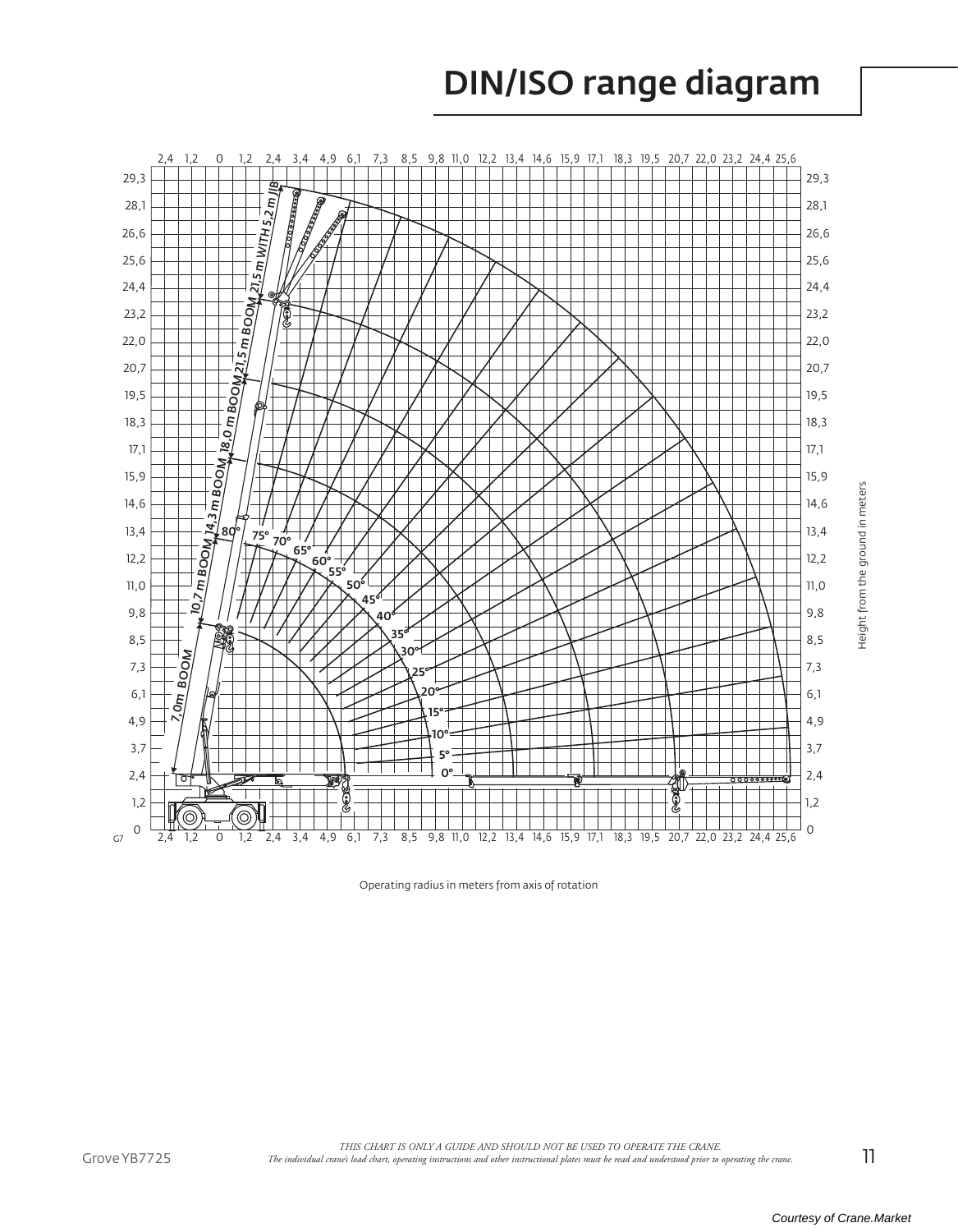## **DIN/ISO load chart**

|              |                          |                          |                          | <b>MAIN BOOM LOAD RATINGS ON OUTRIGGERS</b>             |                                      |                          |                          |                          |            |              |                  |                                                      |                          |                                               | <b>MAIN BOOM LOAD RATINGS ON OUTRIGGERS</b> |                                      |                          |                          |                          |                          |             |
|--------------|--------------------------|--------------------------|--------------------------|---------------------------------------------------------|--------------------------------------|--------------------------|--------------------------|--------------------------|------------|--------------|------------------|------------------------------------------------------|--------------------------|-----------------------------------------------|---------------------------------------------|--------------------------------------|--------------------------|--------------------------|--------------------------|--------------------------|-------------|
|              |                          |                          |                          | Extended and Down 360° or Retracted and Down Front/Rear |                                      |                          |                          |                          |            |              |                  |                                                      |                          |                                               |                                             |                                      | Retracted and Down 360   |                          |                          |                          |             |
|              |                          | 7.0 m Boom               |                          | 10.7 m Boom                                             |                                      | 14.3 m Boom              |                          | 18,0 m Boom              |            | 21.5 m Boom  |                  |                                                      | 7.0 m Boom               |                                               | 10.7 m Boom                                 |                                      | 14.3 m Boom              |                          | 18.0 m Boom              |                          | 21.5 m Boom |
|              | Boom                     | Rated                    |                          | Boom Rated                                              |                                      | Boom Rated               |                          | Boom Rated               |            | Boom Rated   |                  | Booml                                                | Rated                    | Booml                                         | Rated                                       |                                      | Boom Rated               | Boom Rated               |                          |                          | Boom Rated  |
|              | Radius Angle             | Load                     | Angle                    | Load                                                    | Angle                                | Load                     | Angle                    | Load                     | Angle      | Load         | Radius Angle     |                                                      | Load                     | Angle                                         | Load                                        | Angle                                | Load                     | Angle                    | Load                     | Angle                    | Load        |
| (m)          | (deg)                    | (kg)                     | (deg)                    | (kg)                                                    | (deg)                                | (kq)                     | (deg)                    | (kg)                     | (deg)      | (kq)         | (m)              | (deq)                                                | (kg)                     | (deg)                                         | (kg)                                        | (deg)                                | (kg)                     | (deg)                    | (kg)                     | (deg)                    | (kq)        |
| 2,6          | 64.5                     | 22 650                   | 73.5                     | 15 5 5 0                                                | 78.5                                 | 15 2 2 5                 |                          |                          |            |              | 2,6              | 63.5                                                 | 10 675                   | 73                                            | 9495                                        | 78                                   | 8490                     |                          |                          |                          |             |
| 3,0          | 60                       | 17 575                   | 71                       | 15 650                                                  | 76.5                                 | 14 975                   | 80                       | 12 600                   |            |              | 3.0              | 59                                                   | 8805                     | 70.5                                          | 7955                                        | 76                                   | 7220                     | 79.5                     | 6580                     |                          |             |
| 3,7          | 54                       | 15 825                   | 67                       | 14 2 5 0                                                | 74                                   | 13 27 5                  | 78                       | 11725                    |            |              | 3,7              | 52.5                                                 | 6625                     | 67                                            | 6100                                        | 73.5                                 | 5640                     | 77.5                     | 5215                     |                          |             |
| 4.3          | 47                       | 14 175                   | 63.5                     | 12 9 0 0                                                | 71                                   | 11950                    | 76                       | 10 9 25                  | 79         | 8255         | 4,3              | 45.5                                                 | 5390                     | 63                                            | 5010                                        | 71                                   | 4680                     | 75.5                     | 4370                     | 79                       | 4095        |
| 4.9          | 39                       | 12100                    | 59.5                     | 11825                                                   | 68.5                                 | 10 875                   | 74                       | 10150                    | 77,5       | 7595         | 4,9              | 37                                                   | 4430                     | 59.5                                          | 4195                                        | 68.5                                 | 3950                     | 73.5                     | 3715                     | 77                       | 3505        |
| 5.5          | 29                       | 10 500                   | 55.5                     | 10 650                                                  | 66                                   | 10 000                   | 72                       | 9365                     | 75,5       | 7030         | 5.5              | 26                                                   | 3645                     | 55.5                                          | 3570                                        | 65.5                                 | 3375                     | 71.5                     | 3190                     | 75.5                     | 3030        |
| 5.9          | $\Omega$                 | 9545                     | 52                       | 9695                                                    | 63.5                                 | 9070                     | 70.5                     | 8510                     | 74.5       | 6645         | 5.9              | $\Omega$                                             | 3245                     | 52                                            | 3225                                        | 63.5                                 | 3055                     | 70                       | 2900                     | 74                       | 2760        |
| 6.7          |                          |                          | 46                       | 7905                                                    | 60                                   | 7575                     | 67.5                     | 7155                     | 72         | 6075         | 6.7              | $\overline{\phantom{0}}$                             | $\overline{\phantom{0}}$ | 46.5                                          | 2665                                        | 60                                   | 2535                     | 67.5                     | 2415                     | 72                       | 2305        |
| 7,3          |                          |                          | 41                       | 6785                                                    | 57                                   | 6715                     | 65                       | 6365                     | 70.5       | 5670         | 7 <sub>1</sub> 3 | $\overline{\phantom{0}}$                             | $\overline{\phantom{0}}$ | 41,5                                          | 2295                                        | 57                                   | 2215                     | 65                       | 2115                     | 70                       | 2025        |
| 7,9          |                          |                          | 36                       | 5905                                                    | 54                                   | 5965                     | 63                       | 5710                     | 68.5       | 5330         | 7.9              | $\overline{\phantom{0}}$                             | $\overline{\phantom{a}}$ | 36                                            | 1975                                        | 54                                   | 1945                     | 63                       | 1860                     | 68.5                     | 1785        |
| 8,5          |                          |                          | 29                       | 5215                                                    | 51                                   | 5205                     | 60.5                     | 5155                     | 67         | 4945         | 8.5              | $\overline{\phantom{0}}$                             | $\overline{\phantom{a}}$ | 29                                            | 1710                                        | 51                                   | 1715                     | 60.5                     | 1640                     | 66.5                     | 1580        |
| 9.1          | $\overline{\phantom{0}}$ | $\overline{\phantom{0}}$ | 20                       | 4640                                                    | 47.5                                 | 4660                     | 58.5                     | 4625                     | 65.5       | 4445         | 9.1              | $\overline{\phantom{0}}$                             | $\overline{\phantom{0}}$ | 20                                            | 1490                                        | 47.5                                 | 1515                     | 58.5                     | 1450                     | 65                       | 1395        |
| 9,6          | $\overline{\phantom{0}}$ | $\overline{\phantom{0}}$ | $\Omega$                 | 4255                                                    | 45                                   | 4270                     | 56.5                     | 4240                     | 64         | 4180         | 9.6              | $\overline{\phantom{0}}$                             |                          | $\Omega$                                      | 1320                                        | 45                                   | 1365                     | 56,5                     | 1310                     | 63.5                     | 1260        |
| 10.4         |                          |                          | $\overline{\phantom{0}}$ |                                                         | 40                                   | 3725                     | 53.5                     | 3725                     | 61,5       | 3695         | 10.4             | $\overline{\phantom{0}}$                             |                          |                                               | $\overline{\phantom{0}}$                    | 40                                   | 1140                     | 53.5                     | 1110                     | 61                       | 1070        |
| 11.0         |                          | $\overline{\phantom{0}}$ | $\overline{\phantom{0}}$ |                                                         | 36                                   | 3380                     | 51                       | 3395                     | 60         | 3375         | 11.0             | $\overline{\phantom{0}}$                             |                          |                                               | $\overline{\phantom{0}}$                    | 36                                   | 995                      | 51                       | 980                      | 59                       | 945         |
| 11.6         | $\overline{\phantom{0}}$ | $\overline{\phantom{0}}$ | $\overline{\phantom{0}}$ |                                                         | 31                                   | 3080                     | 48.5                     | 3105                     | 57         | 3090         | 11.6             | $\overline{\phantom{0}}$                             | $\overline{\phantom{0}}$ |                                               | $-$                                         | 31                                   | 865                      | 48.5                     | 865                      | 57                       | 830         |
| 12.2         |                          | $\overline{\phantom{0}}$ | $\overline{\phantom{0}}$ |                                                         | 25                                   | 2815                     | 45.5                     | 2840                     | 55         | 2845         | 12.2             | $\overline{\phantom{0}}$                             |                          | $\overline{\phantom{0}}$                      | $-$                                         | 25                                   | 755                      | 45.5                     | 760                      | 55                       | 730         |
| 12,8         |                          | $\overline{\phantom{0}}$ | -                        |                                                         | 17.5                                 | 2590                     | 42.5                     | 2605                     | 53         | 2625         | 12,8             | $\overline{\phantom{0}}$                             |                          |                                               | $-$                                         | 17.5                                 | 640                      | 42.5                     | 665                      | 53                       | 635         |
| 13,3         |                          | $\overline{\phantom{0}}$ |                          | $\overline{\phantom{0}}$                                | $\Omega$<br>$\overline{\phantom{0}}$ | 2440                     | 40.5<br>36               | 2440                     | 51,5       | 2465         | 13.3             | $\overline{\phantom{0}}$<br>$\overline{\phantom{0}}$ |                          |                                               | $\overline{\phantom{0}}$                    | $\Omega$<br>$\overline{\phantom{a}}$ | 560                      | 40.5<br>36               | 595                      | 51,5                     | 570         |
| 14.0         |                          | $\overline{\phantom{0}}$ | $\overline{\phantom{0}}$ | $\overline{\phantom{0}}$                                |                                      |                          |                          | 2210                     | 48.5       | 2225<br>2055 | 14.0             |                                                      |                          |                                               | -                                           |                                      |                          |                          | 490                      | 48.5                     | 475         |
| 14,6<br>15,2 |                          |                          | -<br>-                   |                                                         | $\qquad \qquad -$                    | $\overline{\phantom{0}}$ | 32,5<br>28               | 2040<br>1890             | 46.5<br>44 | 1900         | 14.6<br>15.2     | $\qquad \qquad -$<br>$\overline{\phantom{0}}$        | $\overline{\phantom{m}}$ | $\qquad \qquad -$<br>$\overline{\phantom{0}}$ | -<br>$\overline{\phantom{0}}$               | $\overline{\phantom{a}}$             |                          | 32.5<br>28               | 405<br>330               | 46.5<br>44               | 405<br>340  |
| 15,8         | $\overline{\phantom{0}}$ | $\overline{\phantom{0}}$ | $\overline{\phantom{0}}$ | $\overline{\phantom{0}}$                                |                                      |                          | 23                       | 1750                     | 41,5       | 1760         | 15.8             | $\overline{\phantom{0}}$                             | $\overline{\phantom{0}}$ | $\overline{\phantom{0}}$                      | -                                           | $\overline{\phantom{a}}$             |                          | 23                       | 260                      | 41,5                     | <b>280</b>  |
| 16,5         |                          |                          | $\overline{\phantom{0}}$ |                                                         | $\overline{\phantom{0}}$             | $\overline{\phantom{0}}$ | 16                       | 1600                     | 38.5       | 1615         | 16.5             | $\overline{\phantom{0}}$                             |                          |                                               | $\overline{\phantom{0}}$                    |                                      | $\overline{\phantom{0}}$ | 16                       | 190                      | 38.5                     | 215         |
| 16, 9        |                          |                          | $\overline{\phantom{0}}$ |                                                         | $\overline{\phantom{0}}$             | $\overline{\phantom{0}}$ | $\Omega$                 | 1515                     | 36.5       | 1535         | 16.9             | $\overline{\phantom{0}}$                             |                          |                                               | -                                           |                                      |                          | $\Omega$                 | 150                      | 36.5                     | 180         |
| 17.7         |                          |                          |                          |                                                         |                                      |                          | $\overline{\phantom{0}}$ | $\overline{\phantom{0}}$ | 32,5       | 1395         | 17.7             | $\overline{\phantom{0}}$                             |                          |                                               |                                             |                                      |                          | $\overline{\phantom{0}}$ | $\overline{\phantom{0}}$ | 32.5                     | 115         |
| 18.3         | $\overline{\phantom{0}}$ | $\overline{\phantom{0}}$ | $\overline{\phantom{0}}$ |                                                         |                                      | $\overline{\phantom{0}}$ | $\overline{\phantom{0}}$ | $\overline{\phantom{0}}$ | 29         | 1295         | 18.3             | $\overline{\phantom{0}}$                             | $\overline{\phantom{0}}$ |                                               |                                             |                                      |                          | $\overline{\phantom{0}}$ | $\overline{\phantom{0}}$ |                          |             |
| 18,9         | $\overline{\phantom{0}}$ | $\overline{\phantom{0}}$ |                          |                                                         |                                      | $\overline{\phantom{0}}$ | $\overline{\phantom{0}}$ | $\overline{\phantom{0}}$ | 25         | 1210         | 18.9             | $\overline{\phantom{0}}$                             | $\overline{\phantom{0}}$ | $\overline{\phantom{0}}$                      | $\overline{\phantom{0}}$                    |                                      |                          |                          | $\overline{\phantom{0}}$ |                          |             |
| 19,5         |                          |                          |                          |                                                         | $\overline{\phantom{0}}$             | $\overline{\phantom{0}}$ | $\overline{\phantom{0}}$ | $\overline{\phantom{0}}$ | 20         | 1125         | 19,5             | $\overline{\phantom{0}}$                             |                          |                                               | $\overline{\phantom{0}}$                    |                                      |                          |                          | $\overline{\phantom{0}}$ | $\overline{\phantom{0}}$ |             |
| 20,1         |                          |                          |                          |                                                         |                                      |                          |                          | $\overline{\phantom{0}}$ | 13         | 1045         | 20,1             | $\overline{\phantom{0}}$                             |                          |                                               |                                             |                                      |                          | $\overline{\phantom{0}}$ |                          |                          |             |
| 20.4         |                          |                          |                          |                                                         |                                      |                          |                          |                          | $\cap$     | 1010         | 20.4             |                                                      |                          |                                               |                                             |                                      |                          |                          |                          |                          |             |

|                                                                                                                                                                                                                                                                                      | <b>MAIN BOOM</b><br><b>ON RUBBER</b>                                                                                                                                                                                                             |                                                                                                                                                                                                                                                                   |  |  |  |  |  |
|--------------------------------------------------------------------------------------------------------------------------------------------------------------------------------------------------------------------------------------------------------------------------------------|--------------------------------------------------------------------------------------------------------------------------------------------------------------------------------------------------------------------------------------------------|-------------------------------------------------------------------------------------------------------------------------------------------------------------------------------------------------------------------------------------------------------------------|--|--|--|--|--|
|                                                                                                                                                                                                                                                                                      | Any Boom Length                                                                                                                                                                                                                                  |                                                                                                                                                                                                                                                                   |  |  |  |  |  |
| <b>Radius</b><br>(m)                                                                                                                                                                                                                                                                 | Front<br>Rating<br>(kg)                                                                                                                                                                                                                          | 360°<br>Rating<br>(kg)                                                                                                                                                                                                                                            |  |  |  |  |  |
| 1,8<br>2,6<br>$\frac{3}{3}$ , 0<br>$\frac{3}{4}$ , 3<br>$\frac{4}{9}$<br>5,5<br>6,1<br>6,7<br>7,3<br>$7,9$<br>$8,5$<br>$9,1$<br>9,8<br>10,4<br>11,0<br>11,6<br>12,2<br>12,8<br>13,4<br>14,0<br>14.6<br>15,2<br>15,8<br>16, 5<br>17.1<br>17,7<br>18,3<br>18,9<br>19,5<br>20,1<br>20,4 | 13 600<br>11300<br>9105<br>6525<br>5530<br>4435<br>3880<br>3425<br>3045<br>2710<br>2350<br>2050<br>1800<br>1550<br>1365<br>1205<br>1065<br>940<br>830<br>820<br>730<br>650<br>570<br>505<br>430<br>390<br>340<br>290<br>240<br>195<br>155<br>135 | 9525<br>6875<br>5040<br>4070<br>3445<br>2950<br>2545<br>2210<br>1930<br>1685<br>1480<br>1255<br>1055<br>855<br>705<br>575<br>460<br>360<br>265<br>230<br>195<br>160<br>125<br>90<br>$\overline{\phantom{0}}$<br>$\overline{a}$<br>$\frac{1}{2}$<br>$\overline{a}$ |  |  |  |  |  |

**NOTES:** JIB CAPACITY IS LIMITED BY BOTH STRUCTURAL CAPACITY CHART AND MAIN CAPACITY CHART.

SHADED AREAS ARE GOVERNED BY STRUCTURAL STRENGTH, DO NOT RELY ON TIPPING.

OPERATION OF THIS EQUIPMENT IN EXCESS OF RATING CHARTS AND DISREGARD OF INSTRUCTIONS IS DANGER-**OUS AND VOIDS WARRANTY.** 

1) The rated loads are the maximum lift capacities as determined by operating radius, boom length and boom angle. The operating radius is the horizontal distance from a projection of the axis of rotation to the supporting surface, before loading, to the center of vertical hoist line or tackle with load applied.

2) Rated load columns for discrete boom lengths apply when actual boom length is within +/-0,3 m of discrete length. When boom length or radius or both are between points listed on capacity chart, the smallest load shown at either the next larger radius or boom length shall be used.

3) For operating radius not shown, use load rating of next larger radius.

4) The rated loads shown on outriggers do not exceed 85% of actual tipping. The rated loads shown on rubber do not exceed 75% of actual tipping. These ratings are based on freely suspended loads<br>with the crane leveled, standing on a firm, uniform<br>supporting surface. Practical working loads depend on supporting surface, operating radius and other<br>factors affecting stability. Hazardous surroundings, climatic conditions, experience of personnel and proper training must all be taken into account by<br>the operator.

| RATING REDUCTIONS FOR LOAD<br>HANDLING DEVICES INSTALLED (kg)                                    |                          |                                    |  |  |  |  |  |  |  |  |
|--------------------------------------------------------------------------------------------------|--------------------------|------------------------------------|--|--|--|--|--|--|--|--|
|                                                                                                  | <b>FROM</b><br>MAIN BOOM | <b>FROM</b><br>JIB                 |  |  |  |  |  |  |  |  |
| <b>MAIN BLOCK</b>                                                                                | 215                      | N/A                                |  |  |  |  |  |  |  |  |
| <b>HOOK &amp; BALL</b>                                                                           | 50                       | 50                                 |  |  |  |  |  |  |  |  |
| <b>JIB STOWED</b>                                                                                | $\Omega$                 | N/A                                |  |  |  |  |  |  |  |  |
| <b>IIB DEPLOYED</b>                                                                              | 230                      | 0                                  |  |  |  |  |  |  |  |  |
| MAXIMUM PERMISSIBLE SINGLE LINE PULL<br>$= 5670 kg$                                              |                          |                                    |  |  |  |  |  |  |  |  |
| HOIST ROPE: 16 mm diameter<br>8 x 26 XIPS IWRC BRIGHT<br>Min. reg'd breaking strength = 258,9 kN |                          |                                    |  |  |  |  |  |  |  |  |
| 159<br>30 <sup>o</sup><br><b>FRON</b>                                                            | <b>SIDE</b>              | 15°<br>$1.30^\circ$<br><b>REAR</b> |  |  |  |  |  |  |  |  |
|                                                                                                  | <b>SIDE</b>              |                                    |  |  |  |  |  |  |  |  |

5) The weights of all load handling devices such as hooks, hookblocks, slings, etc., except the hoist rope, shall be considered part of the load. See reduction chart.

6) Ratings on outriggers are for either outriggers fully extended and down or fully retracted and down. Ratings for outriggers fully retracted and down will apply for any intermediate outrigger setting.

7) Ratings on rubber depend on tire capacity, condition of tires and proper inflation pressure (7.6 bar). When replacing tires, contact Manitowoc for proper specifications. Loads on rubber may be transported at a maximum seed of 4,0 km/h on a smooth, hard, level surface with boom retracted to the shortest length possible and centered over front. For 360° ratings on rubber, rear axle oscillation locks must be in place. Do not use jib with crane on rubber.

8) The maximum combined total boom and deck load is 9070 kg. The maximum deck load only is 13 610 kg.

9) Do not induce any external side loads to boom or jib.

80024905YB

THIS CHART IS ONLY A GUIDE AND SHOULD NOT BE USED TO OPERATE THE CRANE.

The individual cranés load chart, operating instructions and other instructional plates must be read and understood prior to operating the crane.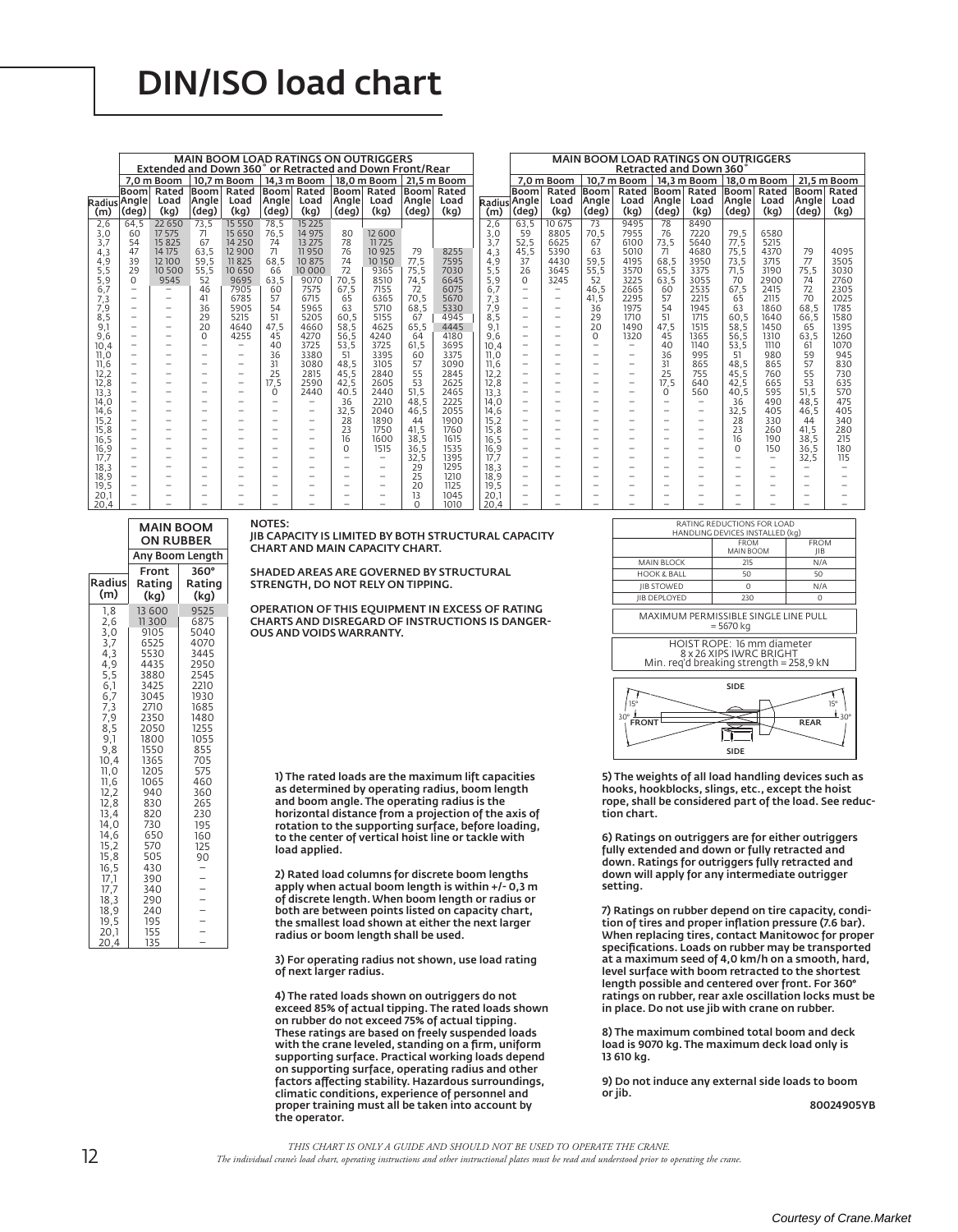| 5,2 m JIB CAPACITY ON EXTENDED OUTRIGGERS (kg) |                           |                                  |                           |                                  |                       |  |  |  |  |  |  |  |
|------------------------------------------------|---------------------------|----------------------------------|---------------------------|----------------------------------|-----------------------|--|--|--|--|--|--|--|
| Main                                           |                           |                                  | Jib Offset Angle          |                                  |                       |  |  |  |  |  |  |  |
| <b>Boom</b>                                    |                           | 0°                               |                           | $15^{\circ}$                     | $30^\circ$            |  |  |  |  |  |  |  |
| Angle<br>deg)                                  | To 18,0 m<br>Main<br>Boom | To 21,5 m<br>Main<br><b>Boom</b> | To 18,0 m<br>Main<br>Boom | To 21,5 m<br>Main<br><b>Boom</b> | Any<br>Boom<br>Length |  |  |  |  |  |  |  |
| 80                                             |                           |                                  | 2270                      | 2270                             | 1590                  |  |  |  |  |  |  |  |
| 75                                             | 3400                      |                                  | 2000                      | 2000                             | 1410                  |  |  |  |  |  |  |  |
| 70                                             | 2770                      |                                  | 1770                      | 1770                             | 1270                  |  |  |  |  |  |  |  |
| 65                                             | 2270                      | 2090                             | 1590                      | 1590                             | 1160                  |  |  |  |  |  |  |  |
| 60                                             | 1950                      | 1720                             | 1430                      | 1430                             | 1070                  |  |  |  |  |  |  |  |
| 55                                             | 1720                      | 1500                             | 1290                      | 1290                             | 1000                  |  |  |  |  |  |  |  |
| 50                                             | 1540                      | 1320                             | 1180                      | 1180                             | 0950                  |  |  |  |  |  |  |  |
| 45                                             | 1380                      | 1180                             | 1090                      | 1090                             | 0910                  |  |  |  |  |  |  |  |
| 40                                             | 1270                      | 1090                             | 1020                      | 1020                             | 0880                  |  |  |  |  |  |  |  |
| 35<br>30                                       | 1180<br>1090              | 0980<br>0880                     | 0980<br>0940              | 0930<br>0840                     | 0860<br>0830          |  |  |  |  |  |  |  |
| 25                                             | 1040                      | 0790                             | 0930                      | 0780                             |                       |  |  |  |  |  |  |  |
| 20                                             | 1000                      | 0730                             | 0910                      | 0720                             |                       |  |  |  |  |  |  |  |
| 15                                             | 0950                      | 0680                             | 0880                      | 0690                             |                       |  |  |  |  |  |  |  |
| 10                                             | 0930                      | 0660                             |                           |                                  |                       |  |  |  |  |  |  |  |
| 5                                              | 0920                      | 0660                             |                           |                                  |                       |  |  |  |  |  |  |  |
| $\overline{0}$                                 | 0910                      | 0650                             |                           |                                  |                       |  |  |  |  |  |  |  |



1) The rated loads are the maximum lift capacities as determined by operating radius, boom length and boom angle. The operating radius is the horizontal distance from a projection of the axis of rotation to the supporting surface, before loading, to the center of vertical hoist line or tackle with load applied.

2) Rated load columns for discrete boom lengths apply when actual boom length is within +/- 0,3 m of discrete length. When boom length or radius or both are between points listed on capacity chart, the smallest load shown at either the next larger radius or boom length shall be used.

3) For operating radius not shown, use load rating of next larger radius.

4) The rated loads shown on outriggers do not exceed 85% of actual<br>tipping. The rated loads shown on rubber do not exceed 75% of actual tipping. These ratings are based on freely suspended loads with the crane leveled, standing on a firm, uniform supporting surface. Practical<br>working loads depend on supporting surface, operating radius and other factors affecting stability. Hazardous surroundings, climatic conditions, experience of personnel and proper training must all be taken into account by the operator.

5) The weights of all load handling devices such as hooks, hookblocks, slings, etc., except the hoist rope, shall be considered part of the load. See reduction chart.

6) Ratings on outriggers are for either outriggers fully extended and down or fully retracted and down. Ratings for outriggers fully retracted and down will apply for any intermediate outrigger setting.

7) Ratings on rubber depend on tire capacity, condition of tires and proper inflation pressure (7.6 bar).

.<br>When replacing tires, contact Manitowoc for proper specifications. Loads on rubber may be transported at a maximum seed of 4,0 km/h on a smooth, hard, level surface with boom retracted to the shortest length possible and centered over front. For 360° ratings on rubber, rear axle oscillation locks must be in place. Do not use jib with crane on rubber.

8) The maximum combined total boom and deck load is 9070 kg. The maximum deck load only is 13 610 kg.

9) Do not induce any external side loads to boom or jib.

80024905YB

THIS CHART IS ONLY A GUIDE AND SHOULD NOT BE USED TO OPERATE THE CRANE.

Grove YB7725

 $13$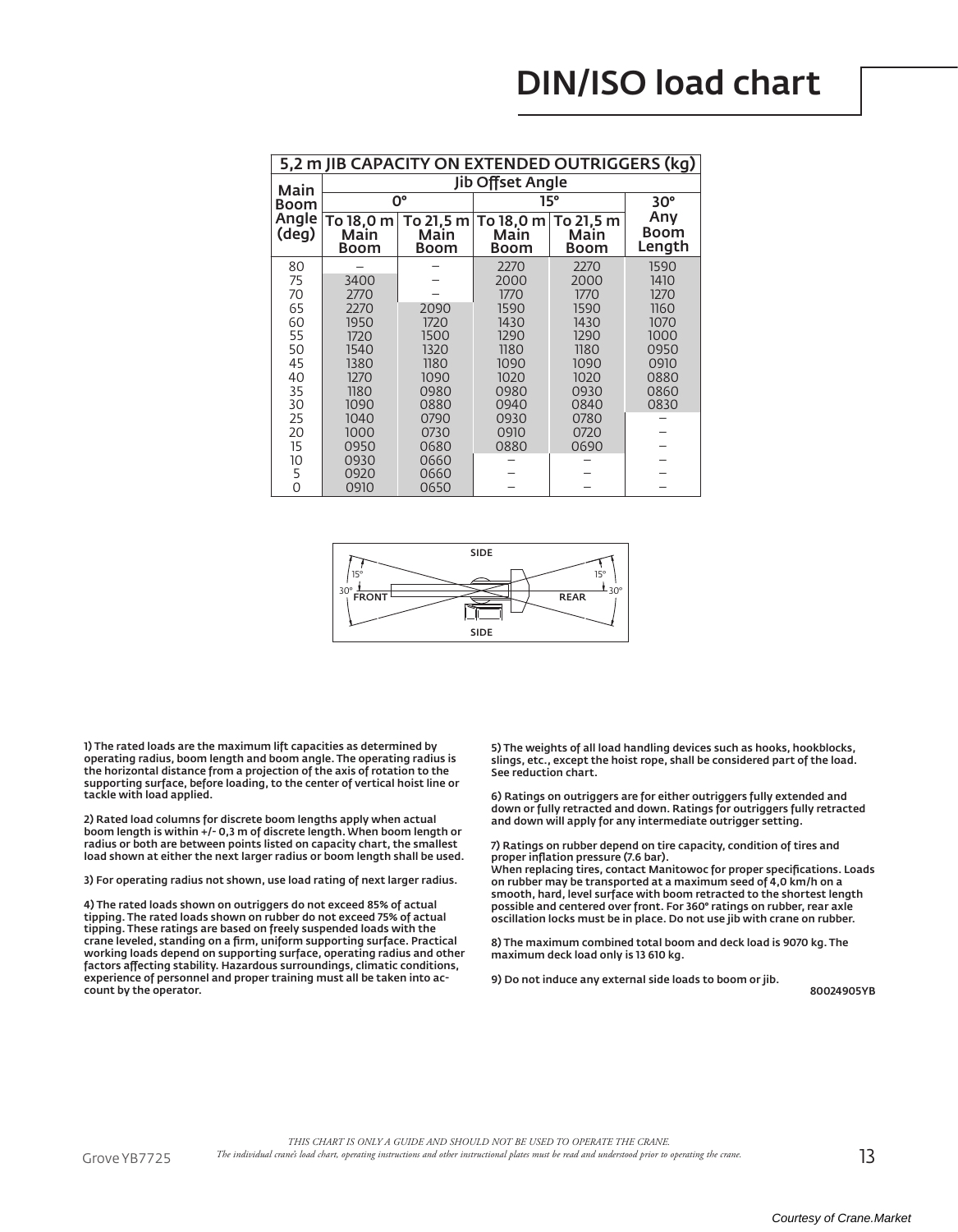# Symbols glossary



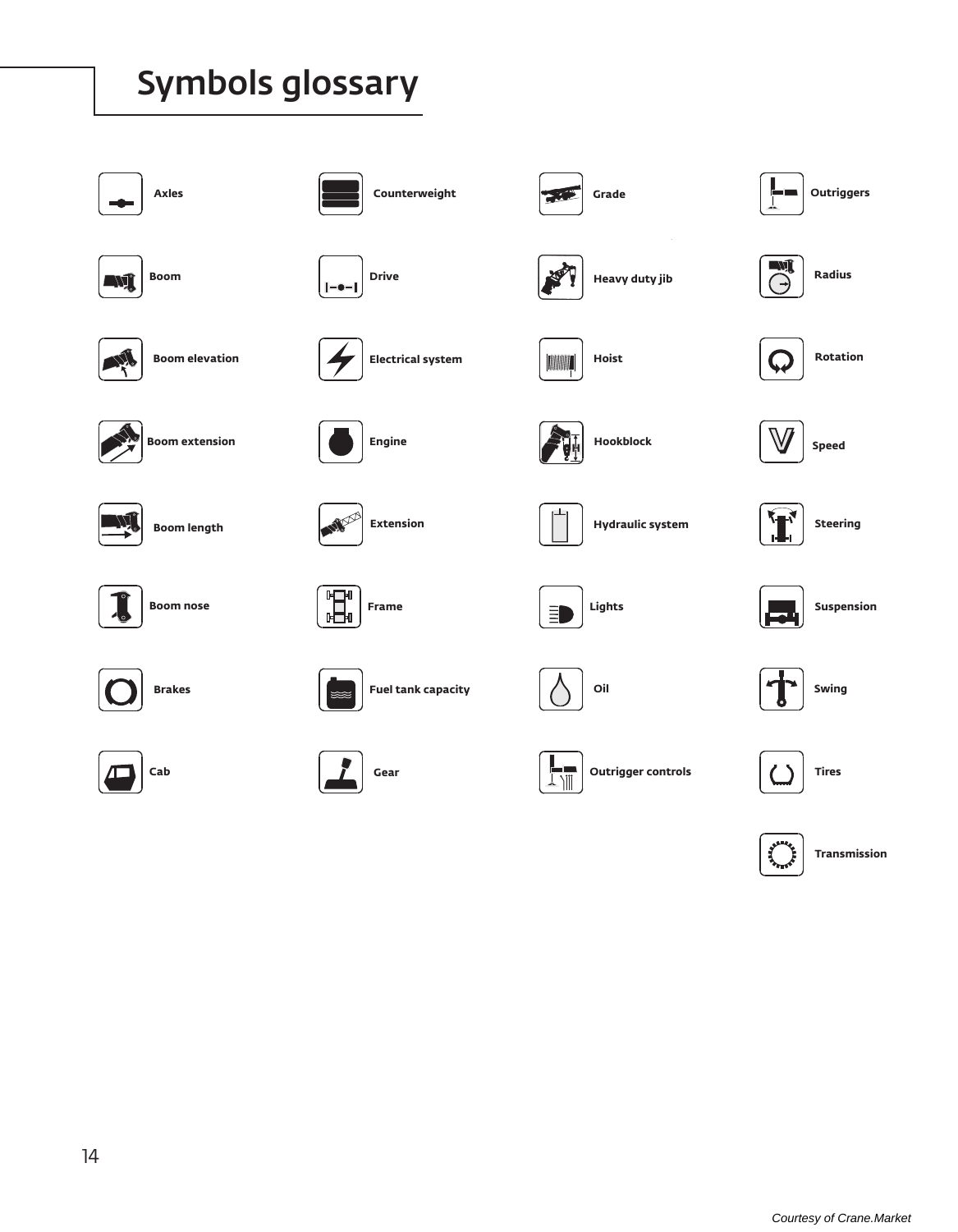## Notes